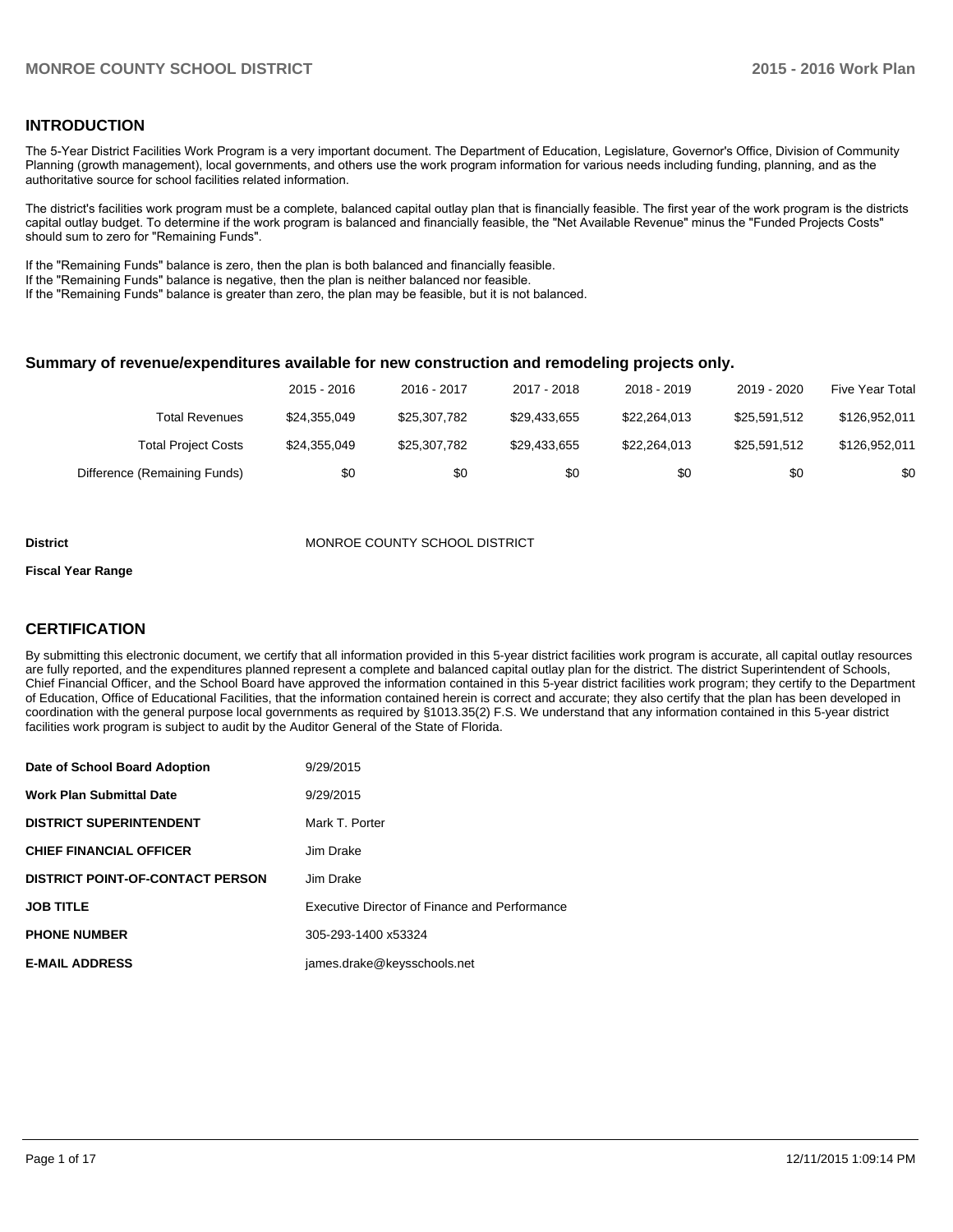# **Expenditures**

#### **Expenditure for Maintenance, Repair and Renovation from 1.50-Mills and PECO**

Annually, prior to the adoption of the district school budget, each school board must prepare a tentative district facilities work program that includes a schedule of major repair and renovation projects necessary to maintain the educational and ancillary facilities of the district.

|                                  | Item                                                                                                                                                                                                                                                                                                                                                   |             | 2016 - 2017<br>Projected | 2017 - 2018<br>Projected | 2018 - 2019<br>Projected | 2019 - 2020<br>Projected | <b>Total</b> |
|----------------------------------|--------------------------------------------------------------------------------------------------------------------------------------------------------------------------------------------------------------------------------------------------------------------------------------------------------------------------------------------------------|-------------|--------------------------|--------------------------|--------------------------|--------------------------|--------------|
| <b>HVAC</b>                      |                                                                                                                                                                                                                                                                                                                                                        | \$1,638,172 | \$1,115,000              | \$1,005,000              | \$1,285,000              | \$815,000                | \$5,858,172  |
| Locations:                       | BIG PINE ACADEMY, CORAL SHORES SENIOR HIGH, GERALD ADAMS ELEMENTARY, HORACE O'BRYANT MIDDLE, KEY LARGO<br>SCHOOL, KEY WEST SENIOR HIGH, MAINTENANCE BUILDING, MARATHON SENIOR HIGH, MAY SANDS SCHOOL, PLANTATION KEY<br>SCHOOL, POINCIANA ELEMENTARY, STANLEY SWITLIK ELEMENTARY, SUGARLOAF SCHOOL, TRUMBO ADMINISTRATIVE<br><b>COMPLEX</b>            |             |                          |                          |                          |                          |              |
| Flooring                         |                                                                                                                                                                                                                                                                                                                                                        | \$492,021   | \$250,000                | \$50,000                 | \$85,000                 | \$100,000                | \$977,021    |
| Locations:                       | BIG PINE ACADEMY, CORAL SHORES SENIOR HIGH, GERALD ADAMS ELEMENTARY, HORACE O'BRYANT MIDDLE, KEY LARGO<br>SCHOOL, KEY WEST SENIOR HIGH, MAINTENANCE BUILDING, MARATHON SENIOR HIGH, MAY SANDS SCHOOL, PLANTATION KEY<br>SCHOOL, POINCIANA ELEMENTARY, STANLEY SWITLIK ELEMENTARY, SUGARLOAF SCHOOL, TRUMBO ADMINISTRATIVE<br><b>COMPLEX</b>            |             |                          |                          |                          |                          |              |
| Roofing                          |                                                                                                                                                                                                                                                                                                                                                        | \$258,229   | \$80,000                 | \$60,000                 | \$10,000                 | \$0                      | \$408,229    |
| Locations:                       | BIG PINE ACADEMY, CORAL SHORES SENIOR HIGH, GERALD ADAMS ELEMENTARY, HORACE O'BRYANT MIDDLE, KEY LARGO<br>SCHOOL, KEY WEST SENIOR HIGH, MAINTENANCE BUILDING, MARATHON SENIOR HIGH, MAY SANDS SCHOOL, PLANTATION KEY<br>SCHOOL, POINCIANA ELEMENTARY, STANLEY SWITLIK ELEMENTARY, SUGARLOAF SCHOOL, TRUMBO ADMINISTRATIVE<br><b>COMPLEX</b>            |             |                          |                          |                          |                          |              |
| Safety to Life                   |                                                                                                                                                                                                                                                                                                                                                        | \$508,058   | \$215,000                | \$165,000                | \$290,000                | \$370,000                | \$1,548,058  |
| Locations:                       | BIG PINE ACADEMY, CORAL SHORES SENIOR HIGH, GERALD ADAMS ELEMENTARY, HORACE O'BRYANT MIDDLE, KEY LARGO<br>SCHOOL, KEY WEST SENIOR HIGH, MAINTENANCE BUILDING, MARATHON SENIOR HIGH, MAY SANDS SCHOOL, PLANTATION KEY<br>SCHOOL, POINCIANA ELEMENTARY, STANLEY SWITLIK ELEMENTARY, SUGARLOAF SCHOOL, TRUMBO ADMINISTRATIVE<br><b>COMPLEX</b>            |             |                          |                          |                          |                          |              |
| Fencing                          |                                                                                                                                                                                                                                                                                                                                                        | \$613,618   | \$235,000                | \$170,000                | \$150,000                | \$5,000                  | \$1,173,618  |
| Locations:                       | CORAL SHORES SENIOR HIGH, GERALD ADAMS ELEMENTARY, GLYNN ARCHER ELEMENTARY, HORACE O'BRYANT MIDDLE, KEY<br>LARGO SCHOOL, KEY WEST SENIOR HIGH, MAINTENANCE BUILDING, MARATHON SENIOR HIGH, MAY SANDS SCHOOL,<br>PLANTATION KEY SCHOOL, POINCIANA ELEMENTARY, STANLEY SWITLIK ELEMENTARY, SUGARLOAF SCHOOL, TRUMBO<br><b>ADMINISTRATIVE COMPLEX</b>     |             |                          |                          |                          |                          |              |
| Parking                          |                                                                                                                                                                                                                                                                                                                                                        | \$0         | \$0                      | \$0                      | \$0                      | \$0                      | \$0          |
|                                  | Locations: No Locations for this expenditure.                                                                                                                                                                                                                                                                                                          |             |                          |                          |                          |                          |              |
| Electrical                       |                                                                                                                                                                                                                                                                                                                                                        | \$428,488   | \$30,000                 | \$40,000                 | \$55,000                 | \$200,000                | \$753,488    |
| Locations:                       | BIG PINE ACADEMY, CORAL SHORES SENIOR HIGH, GERALD ADAMS ELEMENTARY, HORACE O'BRYANT MIDDLE, KEY LARGO<br>SCHOOL, KEY WEST SENIOR HIGH, MAINTENANCE BUILDING, MARATHON SENIOR HIGH, MAY SANDS SCHOOL, PLANTATION KEY<br>SCHOOL, POINCIANA ELEMENTARY, STANLEY SWITLIK ELEMENTARY, SUGARLOAF SCHOOL, TRUMBO ADMINISTRATIVE<br><b>COMPLEX</b>            |             |                          |                          |                          |                          |              |
| Fire Alarm                       |                                                                                                                                                                                                                                                                                                                                                        | \$27,422    | \$25,000                 | \$25,000                 | \$25,000                 | \$25,000                 | \$127,422    |
|                                  | Locations: BIG PINE ACADEMY, CORAL SHORES SENIOR HIGH, GERALD ADAMS ELEMENTARY, HORACE O'BRYANT MIDDLE, KEY LARGO<br>SCHOOL, KEY WEST SENIOR HIGH, MAINTENANCE BUILDING, MARATHON SENIOR HIGH, MAY SANDS SCHOOL, PLANTATION KEY<br>SCHOOL, POINCIANA ELEMENTARY, STANLEY SWITLIK ELEMENTARY, SUGARLOAF SCHOOL, TRUMBO ADMINISTRATIVE<br><b>COMPLEX</b> |             |                          |                          |                          |                          |              |
| Telephone/Intercom System        |                                                                                                                                                                                                                                                                                                                                                        | \$88,026    | \$20,000                 | \$20,000                 | \$50,000                 | \$200,000                | \$378,026    |
| Locations:                       | BIG PINE ACADEMY, CORAL SHORES SENIOR HIGH, GERALD ADAMS ELEMENTARY, HORACE O'BRYANT MIDDLE, KEY LARGO<br>SCHOOL, KEY WEST SENIOR HIGH, MAINTENANCE BUILDING, MARATHON SENIOR HIGH, MAY SANDS SCHOOL, PLANTATION KEY<br>SCHOOL, POINCIANA ELEMENTARY, STANLEY SWITLIK ELEMENTARY, SUGARLOAF SCHOOL, TRUMBO ADMINISTRATIVE<br><b>COMPLEX</b>            |             |                          |                          |                          |                          |              |
| <b>Closed Circuit Television</b> |                                                                                                                                                                                                                                                                                                                                                        | \$20,000    | \$20,000                 | \$20,000                 | \$20,000                 | \$100,000                | \$180,000    |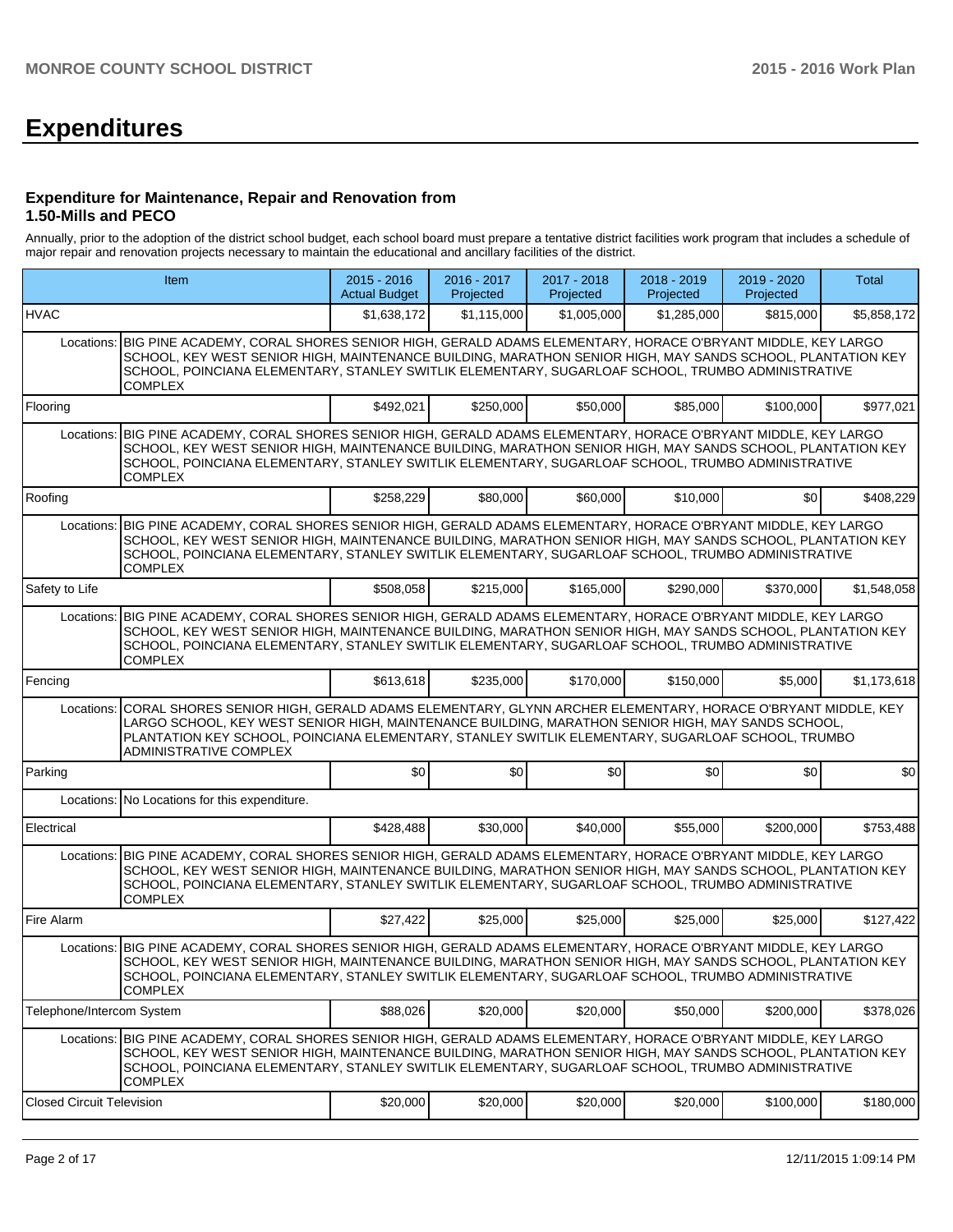|                    | Locations:  CORAL SHORES SENIOR HIGH, GERALD ADAMS ELEMENTARY, HORACE O'BRYANT MIDDLE, KEY LARGO SCHOOL, KEY WEST<br>SENIOR HIGH, MAINTENANCE BUILDING, MARATHON SENIOR HIGH, PLANTATION KEY SCHOOL, POINCIANA ELEMENTARY,<br>STANLEY SWITLIK ELEMENTARY. SUGARLOAF SCHOOL. TRUMBO ADMINISTRATIVE COMPLEX                                                |             |             |             |             |             |              |
|--------------------|----------------------------------------------------------------------------------------------------------------------------------------------------------------------------------------------------------------------------------------------------------------------------------------------------------------------------------------------------------|-------------|-------------|-------------|-------------|-------------|--------------|
| l Paint            |                                                                                                                                                                                                                                                                                                                                                          | \$363.363   | \$285,000   | \$280,000   | \$360,000   | \$450,000   | \$1,738,363  |
|                    | Locations: BIG PINE ACADEMY, CORAL SHORES SENIOR HIGH, GERALD ADAMS ELEMENTARY, HORACE O'BRYANT MIDDLE, KEY LARGO<br>SCHOOL, KEY WEST SENIOR HIGH, MAINTENANCE BUILDING, MARATHON SENIOR HIGH, MAY SANDS SCHOOL, PLANTATION KEY<br>SCHOOL, POINCIANA ELEMENTARY, STANLEY SWITLIK ELEMENTARY, SUGARLOAF SCHOOL, TRUMBO ADMINISTRATIVE<br><b>COMPLEX</b>   |             |             |             |             |             |              |
| Maintenance/Repair |                                                                                                                                                                                                                                                                                                                                                          | \$372.676   | \$760,000   | \$205,000   | \$305,000   | \$155,000   | \$1,797,676  |
|                    | Locations:  BIG PINE ACADEMY, CORAL SHORES SENIOR HIGH, GERALD ADAMS ELEMENTARY, HORACE O'BRYANT MIDDLE, KEY LARGO<br>ISCHOOL, KEY WEST SENIOR HIGH, MAINTENANCE BUILDING, MARATHON SENIOR HIGH, MAY SANDS SCHOOL, PLANTATION KEY<br>SCHOOL, POINCIANA ELEMENTARY, STANLEY SWITLIK ELEMENTARY, SUGARLOAF SCHOOL, TRUMBO ADMINISTRATIVE<br><b>COMPLEX</b> |             |             |             |             |             |              |
|                    | Sub Total:                                                                                                                                                                                                                                                                                                                                               | \$4,810,073 | \$3,035,000 | \$2,040,000 | \$2,635,000 | \$2,420,000 | \$14,940,073 |

| IPECO Maintenance Expenditures | \$148,681   | \$208,153   | \$231,356   | \$274,202   | \$296,275   | \$1,158,667  |
|--------------------------------|-------------|-------------|-------------|-------------|-------------|--------------|
| 1.50 Mill Sub Total: I         | \$7,033,708 | \$4,302,935 | \$2.248.644 | \$3,325,798 | \$3,378,725 | \$20,289,810 |

|                               | Other Items                                                                                                                                                                                                                                                                                                                                           |             | $2016 - 2017$<br>Projected | $2017 - 2018$<br>Projected | $2018 - 2019$<br>Projected | $2019 - 2020$<br>Projected | Total       |
|-------------------------------|-------------------------------------------------------------------------------------------------------------------------------------------------------------------------------------------------------------------------------------------------------------------------------------------------------------------------------------------------------|-------------|----------------------------|----------------------------|----------------------------|----------------------------|-------------|
| <b>WWTP Maint and Repair</b>  |                                                                                                                                                                                                                                                                                                                                                       | \$391.290   | \$404,088                  | \$25,000                   | \$25,000                   | \$100,000                  | \$945,378   |
|                               | Locations BIG PINE ACADEMY, CORAL SHORES SENIOR HIGH, GERALD ADAMS ELEMENTARY, HORACE O'BRYANT MIDDLE, KEY LARGO<br>SCHOOL, KEY WEST SENIOR HIGH, MAINTENANCE BUILDING, MARATHON SENIOR HIGH, MAY SANDS SCHOOL, PLANTATION<br>KEY SCHOOL, POINCIANA ELEMENTARY, STANLEY SWITLIK ELEMENTARY, SUGARLOAF SCHOOL, TRUMBO ADMINISTRATIVE<br><b>COMPLEX</b> |             |                            |                            |                            |                            |             |
| Plumbing                      |                                                                                                                                                                                                                                                                                                                                                       | \$118,748   | \$20,000                   | \$25,000                   | \$200,000                  | \$200,000                  | \$563,748   |
|                               | Locations BIG PINE ACADEMY, CORAL SHORES SENIOR HIGH, GERALD ADAMS ELEMENTARY, HORACE O'BRYANT MIDDLE, KEY LARGO<br>SCHOOL, KEY WEST SENIOR HIGH, MAINTENANCE BUILDING, MARATHON SENIOR HIGH, MAY SANDS SCHOOL, PLANTATION<br>KEY SCHOOL, POINCIANA ELEMENTARY, STANLEY SWITLIK ELEMENTARY, SUGARLOAF SCHOOL, TRUMBO ADMINISTRATIVE<br><b>COMPLEX</b> |             |                            |                            |                            |                            |             |
| <b>ADA</b>                    |                                                                                                                                                                                                                                                                                                                                                       | \$38,300    | \$50,000                   | \$50,000                   | \$50,000                   | \$50,000                   | \$238,300   |
|                               | Locations BIG PINE ACADEMY, CORAL SHORES SENIOR HIGH, GERALD ADAMS ELEMENTARY, HORACE O'BRYANT MIDDLE, KEY LARGO<br>SCHOOL, KEY WEST SENIOR HIGH, MAINTENANCE BUILDING, MARATHON SENIOR HIGH, MAY SANDS SCHOOL, PLANTATION<br>KEY SCHOOL, POINCIANA ELEMENTARY, STANLEY SWITLIK ELEMENTARY, SUGARLOAF SCHOOL, TRUMBO ADMINISTRATIVE<br><b>COMPLEX</b> |             |                            |                            |                            |                            |             |
| <b>Carpentry Projects</b>     |                                                                                                                                                                                                                                                                                                                                                       | \$60,000    | \$25,000                   | \$25,000                   | \$25,000                   | \$50,000                   | \$185,000   |
|                               | Locations BIG PINE ACADEMY, CORAL SHORES SENIOR HIGH, GERALD ADAMS ELEMENTARY, HORACE O'BRYANT MIDDLE, KEY LARGO<br>SCHOOL, KEY WEST SENIOR HIGH, MAINTENANCE BUILDING, MARATHON SENIOR HIGH, MAY SANDS SCHOOL, PLANTATION<br>KEY SCHOOL, POINCIANA ELEMENTARY, STANLEY SWITLIK ELEMENTARY, SUGARLOAF SCHOOL, TRUMBO ADMINISTRATIVE<br><b>COMPLEX</b> |             |                            |                            |                            |                            |             |
| <b>Concrete Repairs</b>       |                                                                                                                                                                                                                                                                                                                                                       | \$109,313   | \$30,000                   | \$20,000                   | \$20,000                   | \$20,000                   | \$199,313   |
|                               | Locations BIG PINE ACADEMY, CORAL SHORES SENIOR HIGH, GERALD ADAMS ELEMENTARY, GLYNN ARCHER ELEMENTARY, KEY WEST<br>SENIOR HIGH, MAINTENANCE BUILDING, MARATHON SENIOR HIGH, MAY SANDS SCHOOL, PLANTATION KEY SCHOOL,<br>POINCIANA ELEMENTARY, STANLEY SWITLIK ELEMENTARY, SUGARLOAF SCHOOL, TRUMBO ADMINISTRATIVE COMPLEX                            |             |                            |                            |                            |                            |             |
| Sitework/Drainage Maintenance |                                                                                                                                                                                                                                                                                                                                                       | \$97,000    | \$50,000                   | \$50,000                   | \$50,000                   | \$100,000                  | \$347,000   |
|                               | Locations CORAL SHORES SENIOR HIGH, GERALD ADAMS ELEMENTARY, HORACE O'BRYANT MIDDLE, KEY LARGO SCHOOL, KEY WEST<br>SENIOR HIGH, MAINTENANCE BUILDING, MARATHON SENIOR HIGH, PLANTATION KEY SCHOOL, POINCIANA ELEMENTARY,<br>STANLEY SWITLIK ELEMENTARY, SUGARLOAF SCHOOL, TRUMBO ADMINISTRATIVE COMPLEX                                               |             |                            |                            |                            |                            |             |
| Small Construction Proj       |                                                                                                                                                                                                                                                                                                                                                       | \$1,492,396 | \$827,000                  | \$225,000                  | \$575,000                  | \$690,000                  | \$3,809,396 |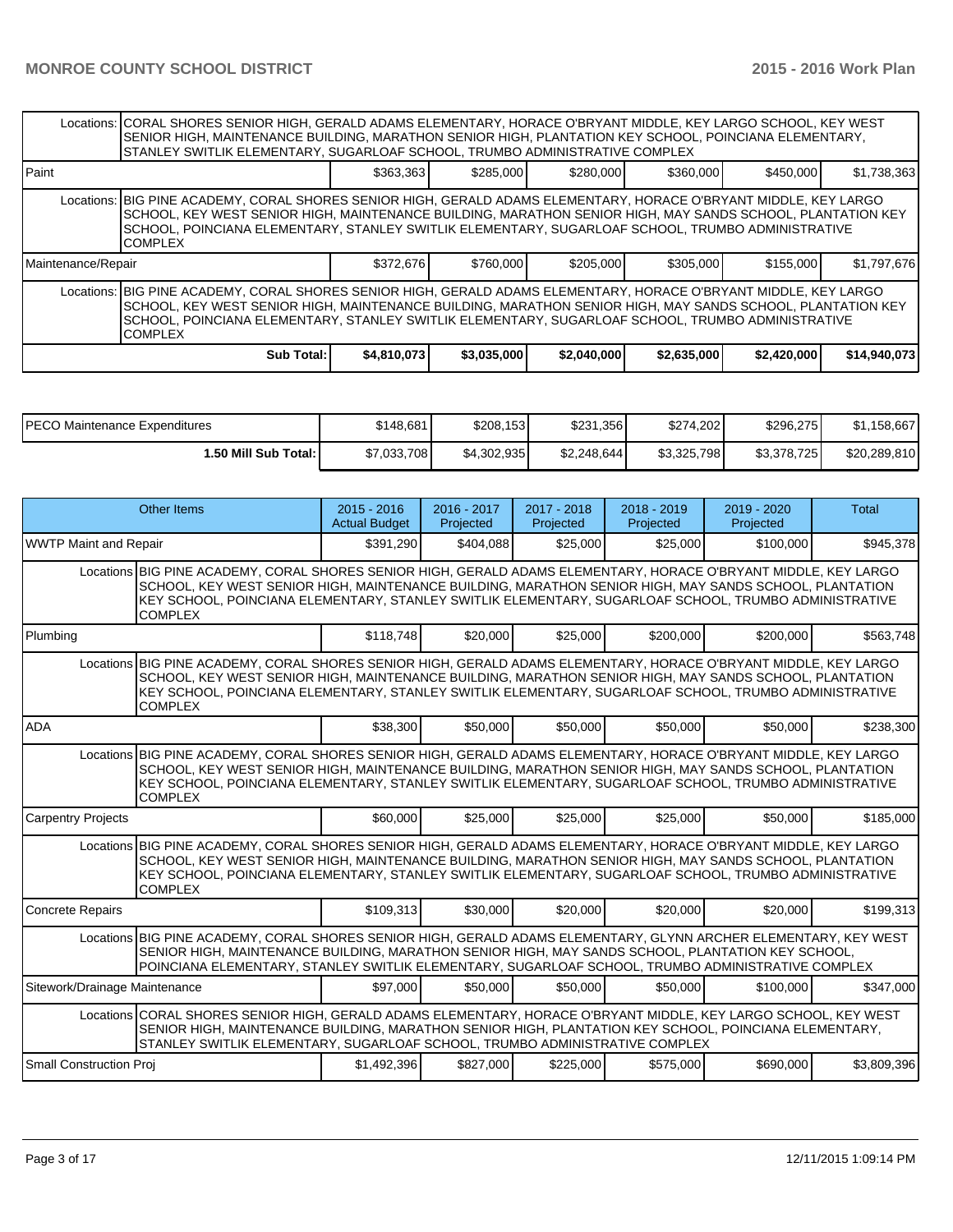|                        | Locations BIG PINE ACADEMY, CORAL SHORES SENIOR HIGH, GERALD ADAMS ELEMENTARY, HORACE O'BRYANT MIDDLE, KEY LARGO<br>SCHOOL, KEY WEST SENIOR HIGH, MAINTENANCE BUILDING, MARATHON SENIOR HIGH, MAY SANDS SCHOOL, PLANTATION<br>KEY SCHOOL, POINCIANA ELEMENTARY, STANLEY SWITLIK ELEMENTARY, SUGARLOAF SCHOOL, TRUMBO ADMINISTRATIVE<br><b>COMPLEX</b> |                  |             |                  |                  |             |              |
|------------------------|-------------------------------------------------------------------------------------------------------------------------------------------------------------------------------------------------------------------------------------------------------------------------------------------------------------------------------------------------------|------------------|-------------|------------------|------------------|-------------|--------------|
| Elevator Repair        |                                                                                                                                                                                                                                                                                                                                                       | \$20,000         | \$20,000    | \$20,000         | \$20,000         | \$20,000    | \$100,000    |
|                        | Locations   CORAL SHORES SENIOR HIGH, HORACE O'BRYANT MIDDLE, KEY LARGO SCHOOL, KEY WEST SENIOR HIGH, MARATHON<br>SENIOR HIGH, POINCIANA ELEMENTARY, STANLEY SWITLIK ELEMENTARY, SUGARLOAF SCHOOL                                                                                                                                                     |                  |             |                  |                  |             |              |
| <b>I</b> Environmental |                                                                                                                                                                                                                                                                                                                                                       | \$45,269         | \$50,000    | \$0              | \$0              | \$01        | \$95,269     |
|                        | Locations BIG PINE ACADEMY, CORAL SHORES SENIOR HIGH, GERALD ADAMS ELEMENTARY, HORACE O'BRYANT MIDDLE, KEY LARGO<br>SCHOOL, KEY WEST SENIOR HIGH, MAINTENANCE BUILDING, MARATHON SENIOR HIGH, MAY SANDS SCHOOL, PLANTATION<br>KEY SCHOOL, POINCIANA ELEMENTARY, STANLEY SWITLIK ELEMENTARY, SUGARLOAF SCHOOL, TRUMBO ADMINISTRATIVE<br><b>COMPLEX</b> |                  |             |                  |                  |             |              |
| IIT Infrasturcture     |                                                                                                                                                                                                                                                                                                                                                       | \$0 <sub>1</sub> | \$0         | \$0 <sub>1</sub> | \$0 <sub>1</sub> | \$25,000    | \$25,000     |
|                        | Locations BIG PINE ACADEMY, CORAL SHORES SENIOR HIGH, GERALD ADAMS ELEMENTARY, HORACE O'BRYANT MIDDLE, KEY LARGO<br>SCHOOL, KEY WEST SENIOR HIGH, MAINTENANCE BUILDING, MARATHON SENIOR HIGH, MAY SANDS SCHOOL, PLANTATION<br>KEY SCHOOL, POINCIANA ELEMENTARY, STANLEY SWITLIK ELEMENTARY, SUGARLOAF SCHOOL, TRUMBO ADMINISTRATIVE<br><b>COMPLEX</b> |                  |             |                  |                  |             |              |
|                        | Total:                                                                                                                                                                                                                                                                                                                                                | \$7,182,389      | \$4,511,088 | \$2,480,000      | \$3,600,000      | \$3,675,000 | \$21,448,477 |

#### **Local 1.50 Mill Expenditure For Maintenance, Repair and Renovation**

Anticipated expenditures expected from local funding sources over the years covered by the current work plan.

| Item                                                         | 2015 - 2016<br><b>Actual Budget</b> | 2016 - 2017<br>Projected | 2017 - 2018<br>Projected | 2018 - 2019<br>Projected | 2019 - 2020<br>Projected | <b>Total</b> |
|--------------------------------------------------------------|-------------------------------------|--------------------------|--------------------------|--------------------------|--------------------------|--------------|
| Remaining Maint and Repair from 1.5 Mills                    | \$7,033,708                         | \$4,302,935              | \$2,248,644              | \$3,325,798              | \$3,378,725              | \$20,289,810 |
| Maintenance/Repair Salaries                                  | \$4,119,559                         | \$4,348,727              | \$4,472,126              | \$4,599,227              | \$4,730,142              | \$22,269,781 |
| <b>School Bus Purchases</b>                                  | \$571,393                           | \$460,000                | \$460,000                | \$460,000                | \$460,000                | \$2,411,393  |
| <b>Other Vehicle Purchases</b>                               | \$85,908                            | \$0                      | \$0                      | \$0                      | \$0                      | \$85,908     |
| Capital Outlay Equipment                                     | \$300,418                           | \$60,000                 | \$60,000                 | \$60,000                 | \$60,000                 | \$540,418    |
| Rent/Lease Payments                                          | \$244,452                           | \$200,000                | \$200,000                | \$200,000                | \$200,000                | \$1,044,452  |
| <b>COP Debt Service</b>                                      | \$4,569,004                         | \$2,215,000              | \$1,895,000              | \$1,895,000              | \$1,895,000              | \$12,469,004 |
| Rent/Lease Relocatables                                      | \$73,110                            | \$55,000                 | \$55,000                 | \$55,000                 | \$55,000                 | \$293,110    |
| <b>Environmental Problems</b>                                | \$0                                 | \$0                      | \$0                      | \$0                      | \$0                      | \$0          |
| s.1011.14 Debt Service                                       | \$0                                 | \$0                      | \$0                      | \$0                      | \$0                      | \$0          |
| <b>Special Facilities Construction Account</b>               | \$0                                 | \$0                      | \$0                      | \$0                      | \$0                      | \$0          |
| Premiums for Property Casualty Insurance - 1011.71<br>(4a,b) | \$550,000                           | \$550,000                | \$550,000                | \$550,000                | \$550,000                | \$2,750,000  |
| Qualified School Construction Bonds (QSCB)                   | \$0                                 | \$0                      | \$0                      | \$0                      | \$0                      | \$0          |
| Qualified Zone Academy Bonds (QZAB)                          | \$0                                 | \$0                      | \$0                      | \$0                      | \$0                      | \$0          |
| <b>Security Projects</b>                                     | \$251,608                           | \$500,000                | \$250,000                | \$250,000                | \$250,000                | \$1,501,608  |
| Hurricane Repairs                                            | \$4,978,010                         | \$1,916,190              | \$1,662,143              | \$1,997,204              | \$1,997,204              | \$12,550,751 |
| <b>ERP Software</b>                                          | \$821,027                           | \$0                      | \$0                      | \$0                      | \$0                      | \$821,027    |
| <b>Charter PECO Payments</b>                                 | \$167,492                           | \$167,492                | \$167,492                | \$167,492                | \$167,492                | \$837,460    |
| <b>Local Expenditure Totals:</b>                             | \$23,765,689                        | \$14,775,344             | \$12,020,405             | \$13,559,721             | \$13,743,563             | \$77,864,722 |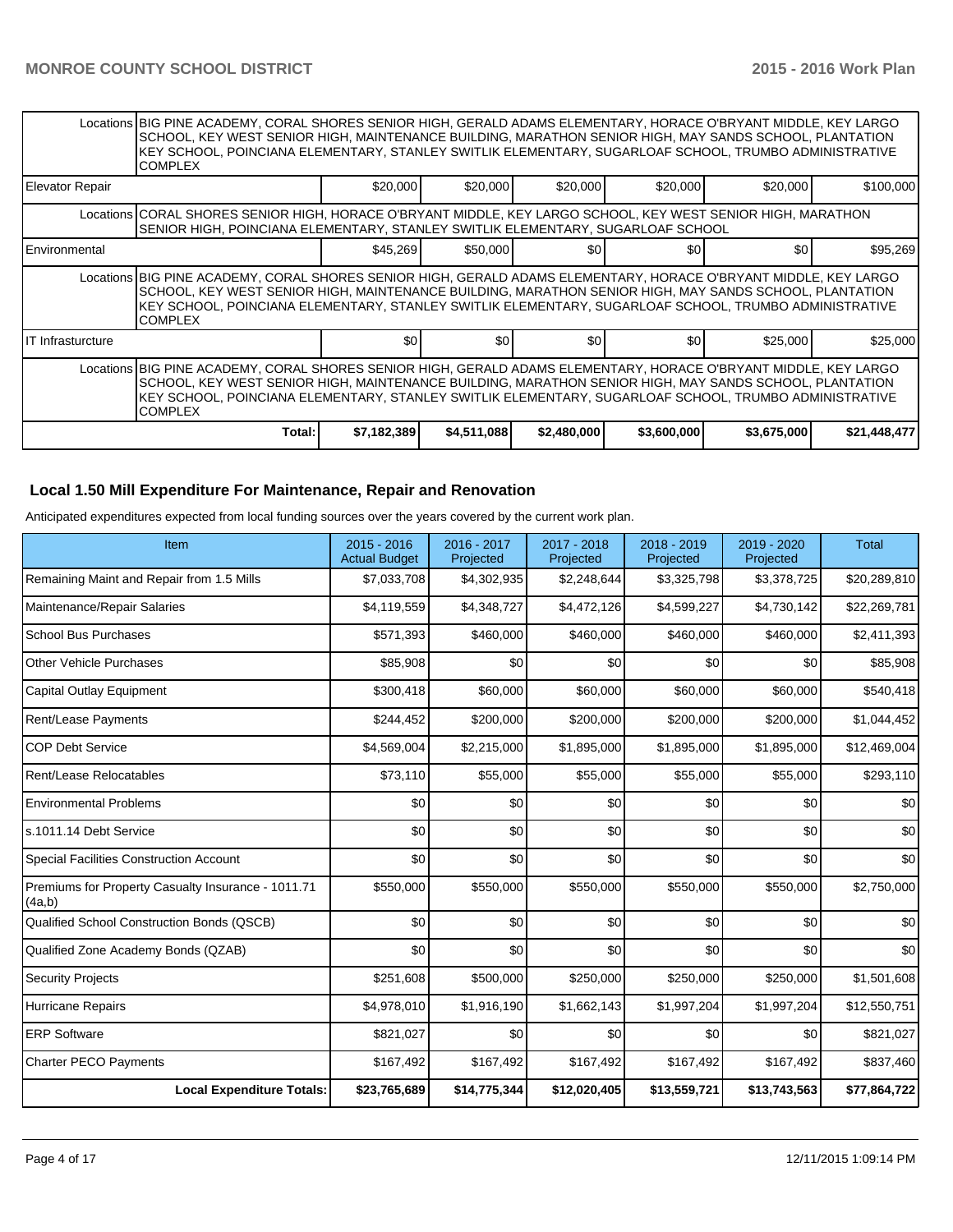## **Revenue**

#### **1.50 Mill Revenue Source**

Schedule of Estimated Capital Outlay Revenue from each currently approved source which is estimated to be available for expenditures on the projects included in the tentative district facilities work program. All amounts are NET after considering carryover balances, interest earned, new COP's, 1011.14 and 1011.15 loans, etc. Districts cannot use 1.5-Mill funds for salaries except for those explicitly associated with maintenance/repair projects. (1011.71 (5), F.S.)

| Item                                                                              | Fund | $2015 - 2016$<br><b>Actual Value</b> | $2016 - 2017$<br>Projected | $2017 - 2018$<br>Projected | $2018 - 2019$<br>Projected | $2019 - 2020$<br>Projected | Total             |
|-----------------------------------------------------------------------------------|------|--------------------------------------|----------------------------|----------------------------|----------------------------|----------------------------|-------------------|
| (1) Non-exempt property<br>assessed valuation                                     |      | \$23,625,229,580                     | \$24,918,800,000           | \$26,206,700,000           | \$27,312,600,000           | \$28,425,000,000           | \$130,488,329,580 |
| (2) The Millege projected for<br>discretionary capital outlay per<br>s.1011.71    |      | 0.50                                 | 0.50                       | 0.50                       | 0.50                       | 0.50                       |                   |
| (3) Full value of the 1.50-Mill<br>discretionary capital outlay per<br>ls.1011.71 |      | \$39,690,386                         | \$41,863,584               | \$44,027,256               | \$45,885,168               | \$47,754,000               | \$219,220,394     |
| (4) Value of the portion of the 1.50<br>-Mill ACTUALLY levied                     | 370  | \$11,340,110                         | \$11,961,024               | \$12,579,216               | \$13,110,048               | \$13,644,000               | \$62,634,398      |
| $(5)$ Difference of lines $(3)$ and $(4)$                                         |      | \$28,350,276                         | \$29,902,560               | \$31,448,040               | \$32,775,120               | \$34,110,000               | \$156,585,996     |

## **PECO Revenue Source**

The figure in the row designated "PECO Maintenance" will be subtracted from funds available for new construction because PECO maintenance dollars cannot be used for new construction.

| Item                                  | Fund  | $2015 - 2016$<br><b>Actual Budget</b> | 2016 - 2017<br>Projected | 2017 - 2018<br>Projected | $2018 - 2019$<br>Projected | $2019 - 2020$<br>Projected | Total       |
|---------------------------------------|-------|---------------------------------------|--------------------------|--------------------------|----------------------------|----------------------------|-------------|
| <b>PECO New Construction</b>          | 340 l | \$0                                   | \$0                      | \$0 <sub>1</sub>         | \$0 <sub>0</sub>           | \$0                        | \$0         |
| <b>IPECO Maintenance Expenditures</b> |       | \$148.681                             | \$208,153                | \$231.356                | \$274.202                  | \$296.275                  | \$1,158,667 |
|                                       |       | \$148.681                             | \$208.153                | \$231.356                | \$274.2021                 | \$296.275                  | \$1,158,667 |

## **CO & DS Revenue Source**

Revenue from Capital Outlay and Debt Service funds.

| <b>Item</b>                                        | Fund | $2015 - 2016$<br><b>Actual Budget</b> | $2016 - 2017$<br>Projected | $2017 - 2018$<br>Projected | $2018 - 2019$<br>Projected | $2019 - 2020$<br>Projected | Total     |
|----------------------------------------------------|------|---------------------------------------|----------------------------|----------------------------|----------------------------|----------------------------|-----------|
| ICO & DS Cash Flow-through<br><b>I</b> Distributed | 360  | \$97.292                              | \$97.292                   | \$97.292                   | \$97.292                   | \$97,292                   | \$486,460 |
| ICO & DS Interest on<br>Undistributed CO           | 360  | \$2,278                               | \$2,278                    | \$2,278                    | \$2.278                    | \$2,278                    | \$11,390  |
|                                                    |      | \$99,570                              | \$99.570                   | \$99,570                   | \$99,570                   | \$99,570                   | \$497,850 |

#### **Fair Share Revenue Source**

All legally binding commitments for proportionate fair-share mitigation for impacts on public school facilities must be included in the 5-year district work program.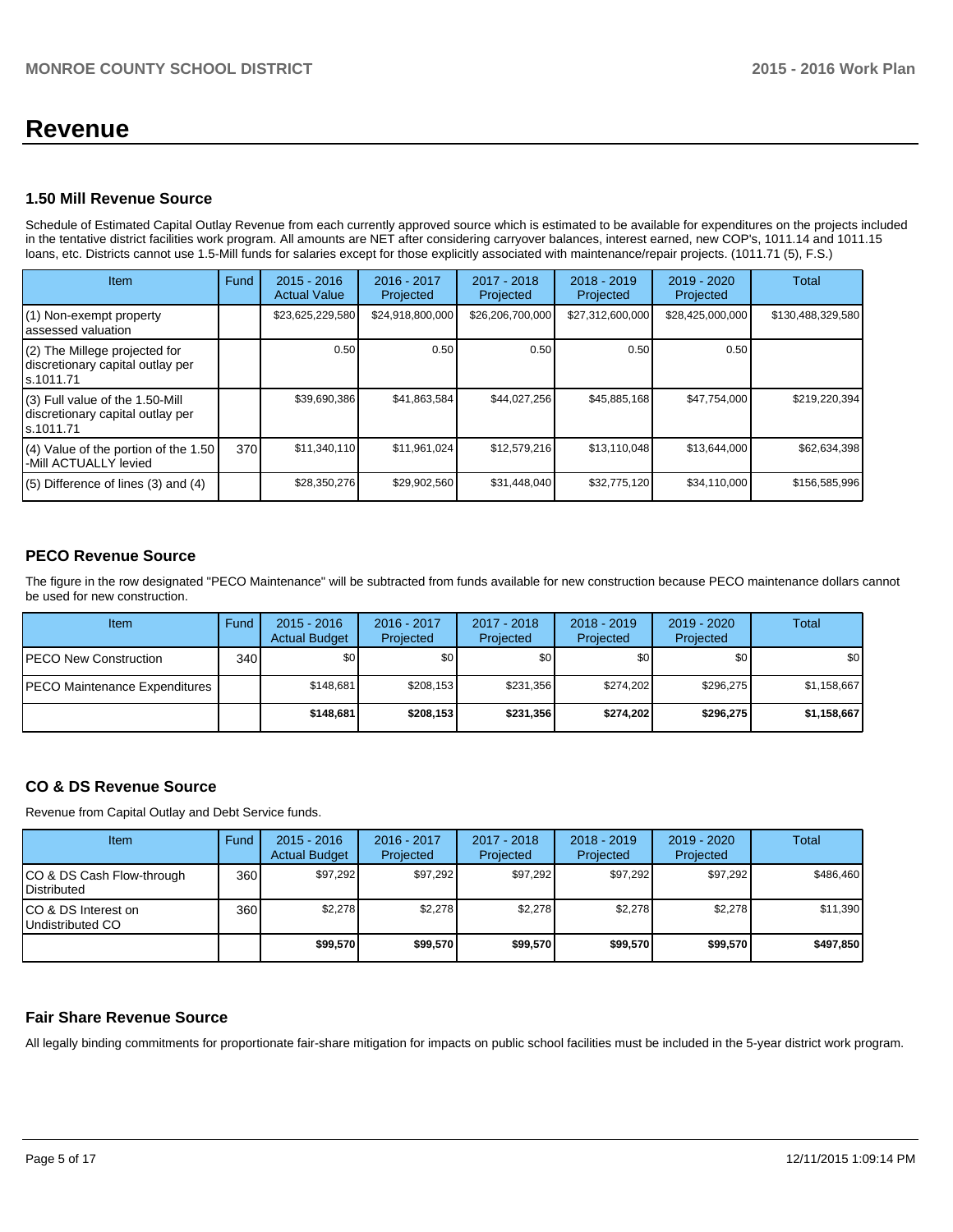Nothing reported for this section.

### **Sales Surtax Referendum**

Specific information about any referendum for a 1-cent or ½-cent surtax referendum during the previous year.

| Did the school district hold a surtax referendum during the past fiscal year 2014 - 2015? |  |
|-------------------------------------------------------------------------------------------|--|
|-------------------------------------------------------------------------------------------|--|

| <b>Sales Surtax Type:</b>                                                   | <b>Half Cent Sales Surtax</b> |
|-----------------------------------------------------------------------------|-------------------------------|
| Date of Election:                                                           | 11/4/2014                     |
| Date of Expiration:                                                         | 12/31/2025                    |
| <b>Anticipated Revenue Start Date:</b>                                      | 4/1/2016                      |
| <b>Anticipated Revenue End Date:</b>                                        | 3/31/2026                     |
| <b>Estimated Annualized Revenue:</b>                                        | \$15,800,000                  |
| Total \$ Amount Projected to be Received for the<br><b>Duration of Tax:</b> | \$158,000,000                 |
| Number of Years Tax In Effect:                                              | 10                            |
| <b>Percentage of Vote FOR:</b>                                              | 64 %                          |
| <b>Percentage of Vote AGAINST:</b>                                          | 36 %                          |

## **Additional Revenue Source**

Any additional revenue sources

| Item                                                                                              | $2015 - 2016$<br><b>Actual Value</b> | 2016 - 2017<br>Projected | 2017 - 2018<br>Projected | $2018 - 2019$<br>Projected | 2019 - 2020<br>Projected | Total        |
|---------------------------------------------------------------------------------------------------|--------------------------------------|--------------------------|--------------------------|----------------------------|--------------------------|--------------|
| IProceeds from a s.1011.14/15 F.S. Loans                                                          | \$0                                  | \$0                      | \$0                      | \$0                        | \$0                      | \$0          |
| l District Bonds - Voted local bond<br>referendum proceeds per s.9, Art VII<br>State Constitution | \$0                                  | \$0                      | \$0                      | \$0                        | \$0                      | \$0          |
| Proceeds from Special Act Bonds                                                                   | \$0                                  | \$0                      | \$0                      | \$0                        | \$0                      | \$0          |
| Estimated Revenue from CO & DS Bond<br><b>Sale</b>                                                | \$0                                  | \$0                      | \$0                      | \$0                        | \$0                      | \$0          |
| Proceeds from Voted Capital<br>Improvements millage                                               | \$0                                  | \$0                      | \$0                      | \$0                        | \$0                      | \$0          |
| Other Revenue for Other Capital Projects                                                          | \$0                                  | \$0                      | \$0                      | \$0                        | \$0                      | \$0          |
| Proceeds from 1/2 cent sales surtax<br>authorized by school board                                 | \$17,232,283                         | \$17,750,000             | \$18,300,000             | \$18,800,000               | \$19,400,000             | \$91,482,283 |
| Proceeds from local governmental<br>Iinfrastructure sales surtax                                  | \$0                                  | \$0                      | \$0                      | \$0                        | \$0                      | \$0          |
| Proceeds from Certificates of<br>Participation (COP's) Sale                                       | \$0                                  | \$0                      | \$0                      | \$0                        | \$0                      | \$0          |
| Classrooms First Bond proceeds amount<br>lauthorized in FY 1997-98                                | \$0                                  | \$0                      | \$0                      | \$0                        | \$0                      | \$0          |

Yes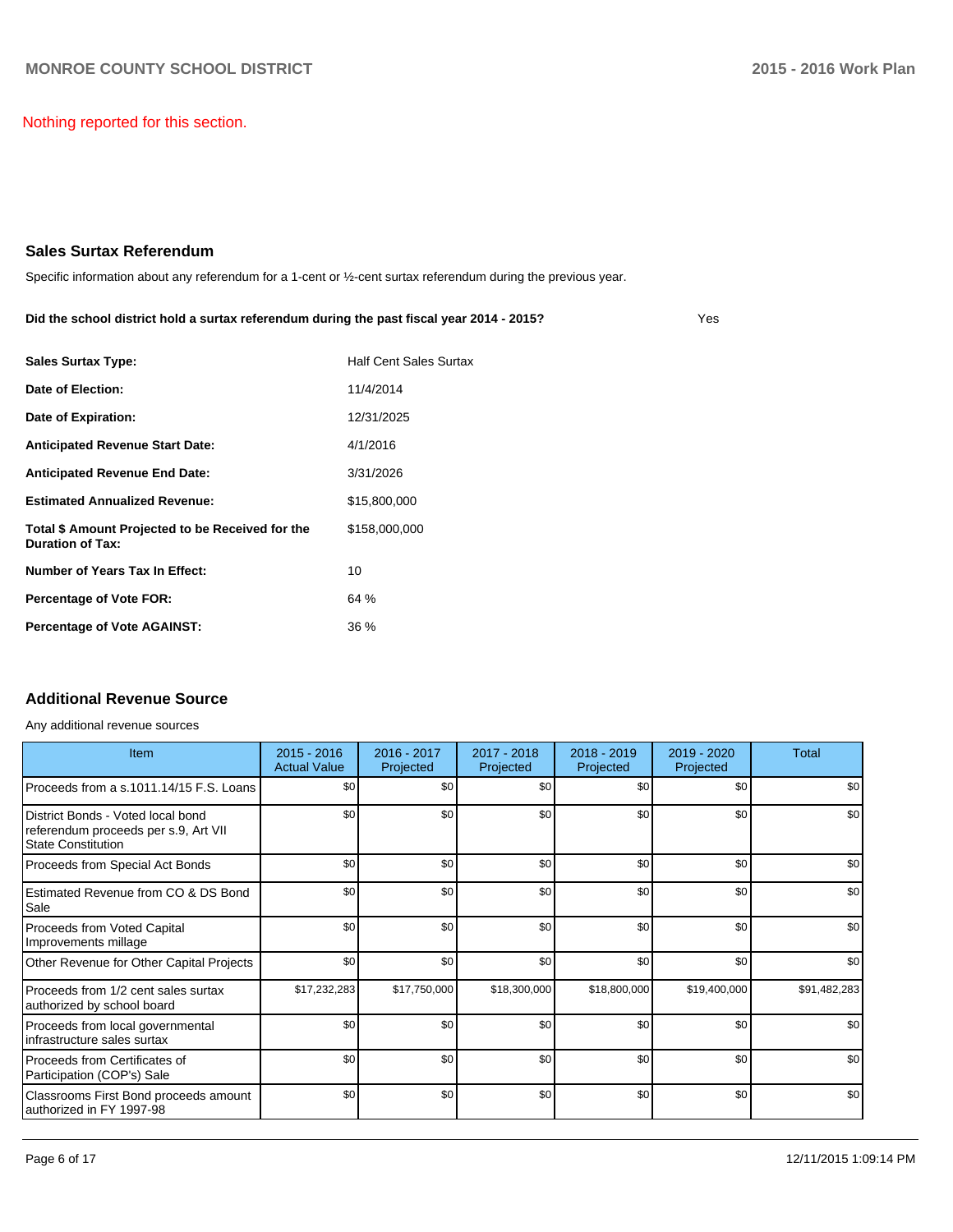## **MONROE COUNTY SCHOOL DISTRICT 2015 - 2016 Work Plan**

| Classrooms for Kids                                                                                                       | \$0           | \$0          | \$0          | \$0          | \$0          | \$0           |
|---------------------------------------------------------------------------------------------------------------------------|---------------|--------------|--------------|--------------|--------------|---------------|
| <b>District Equity Recognition</b>                                                                                        | \$0           | \$0          | \$0          | \$0          | \$0          | \$0           |
| <b>Federal Grants</b>                                                                                                     | \$0           | \$0          | \$0          | \$0          | \$0          | \$0           |
| Proportionate share mitigation (actual<br>cash revenue only, not in kind donations)                                       | \$0           | \$0          | \$0          | \$0          | \$0          | \$0           |
| Impact fees received                                                                                                      | \$0           | \$0          | \$0          | \$0          | \$0          | \$0           |
| Private donations                                                                                                         | \$0           | \$0          | \$0          | \$0          | \$0          | \$0           |
| Grants from local governments or not-for-<br>profit organizations                                                         | \$0           | \$0          | \$0          | \$0          | \$0          | \$0           |
| Interest, Including Profit On Investment                                                                                  | \$0           | \$0          | \$0          | \$0          | \$0          | \$0           |
| Revenue from Bonds pledging proceeds<br>from 1 cent or 1/2 cent Sales Surtax                                              | \$0           | \$0          | \$0          | \$0          | \$0          | \$0           |
| <b>Total Fund Balance Carried Forward</b>                                                                                 | \$21,989,349  | \$10,272,532 | \$10,475,274 | \$3,814,116  | \$6,191,505  | \$52,742,776  |
| General Capital Outlay Obligated Fund<br><b>Balance Carried Forward From Total</b><br><b>Fund Balance Carried Forward</b> | (\$63,437)    | \$0          | \$0          | \$0          | \$0          | (\$63,437)    |
| <b>Special Facilities Construction Account</b>                                                                            | \$0           | \$0          | \$0          | \$0          | \$0          | \$0           |
| One Cent - 1/2 Cent Sales Surtax Debt<br>Service From Total Fund Balance Carried<br>Forward                               | (\$789, 850)  | \$0          | \$0          | \$0          | \$0          | (\$789, 850)  |
| Capital Outlay Projects Funds Balance<br>Carried Forward From Total Fund<br><b>Balance Carried Forward</b>                | (\$1,687,287) | \$0          | \$0          | \$0          | \$0          | (\$1,687,287) |
| <b>Subtotal</b>                                                                                                           | \$36,681,058  | \$28,022,532 | \$28,775,274 | \$22,614,116 | \$25,591,505 | \$141,684,485 |

## **Total Revenue Summary**

| <b>Item Name</b>                                                  | $2015 - 2016$<br><b>Budget</b> | 2016 - 2017<br>Projected | 2017 - 2018<br>Projected | $2018 - 2019$<br>Projected | $2019 - 2020$<br>Projected | <b>Five Year Total</b> |
|-------------------------------------------------------------------|--------------------------------|--------------------------|--------------------------|----------------------------|----------------------------|------------------------|
| Local 1.5 Mill Discretionary Capital Outlay  <br><b>I</b> Revenue | \$11,340,110                   | \$11,961,024             | \$12,579,216             | \$13,110,048               | \$13,644,000               | \$62,634,398           |
| IPECO and 1.5 Mill Maint and Other 1.5<br>Mill Expenditures       | $(\$23,765,689)$               | (S14, 775, 344)          | (\$12,020,405)           | (\$13,559,721)             | (S13,743,563)              | (\$77,864,722)         |
| IPECO Maintenance Revenue                                         | \$148,681                      | \$208,153                | \$231.356                | \$274.202                  | \$296.275                  | \$1,158,667            |
| Available 1.50 Mill for New l<br>l Construction                   | (\$12,425,579)                 | (\$2,814,320)            | \$558,811                | $($ \$449,673)             | ( \$99,563)                | (\$15,230,324)         |

| <b>Item Name</b>                      | $2015 - 2016$<br><b>Budget</b> | 2016 - 2017<br>Projected | 2017 - 2018<br>Projected | $2018 - 2019$<br>Projected | $2019 - 2020$<br>Projected | <b>Five Year Total</b> |
|---------------------------------------|--------------------------------|--------------------------|--------------------------|----------------------------|----------------------------|------------------------|
| ICO & DS Revenue                      | \$99,570                       | \$99,570                 | \$99,570                 | \$99,570                   | \$99,570                   | \$497,850              |
| <b>IPECO New Construction Revenue</b> | \$0                            | \$0                      | \$0                      | \$0                        | \$0                        | \$0 <sub>1</sub>       |
| <b>IOther/Additional Revenue</b>      | \$36,681,058                   | \$28,022,532             | \$28,775,274             | \$22,614,116               | \$25,591,505               | \$141,684,485          |
| <b>Total Additional Revenuel</b>      | \$36,780,628                   | \$28,122,102             | \$28,874,844             | \$22,713,686               | \$25,691,075               | \$142,182,335          |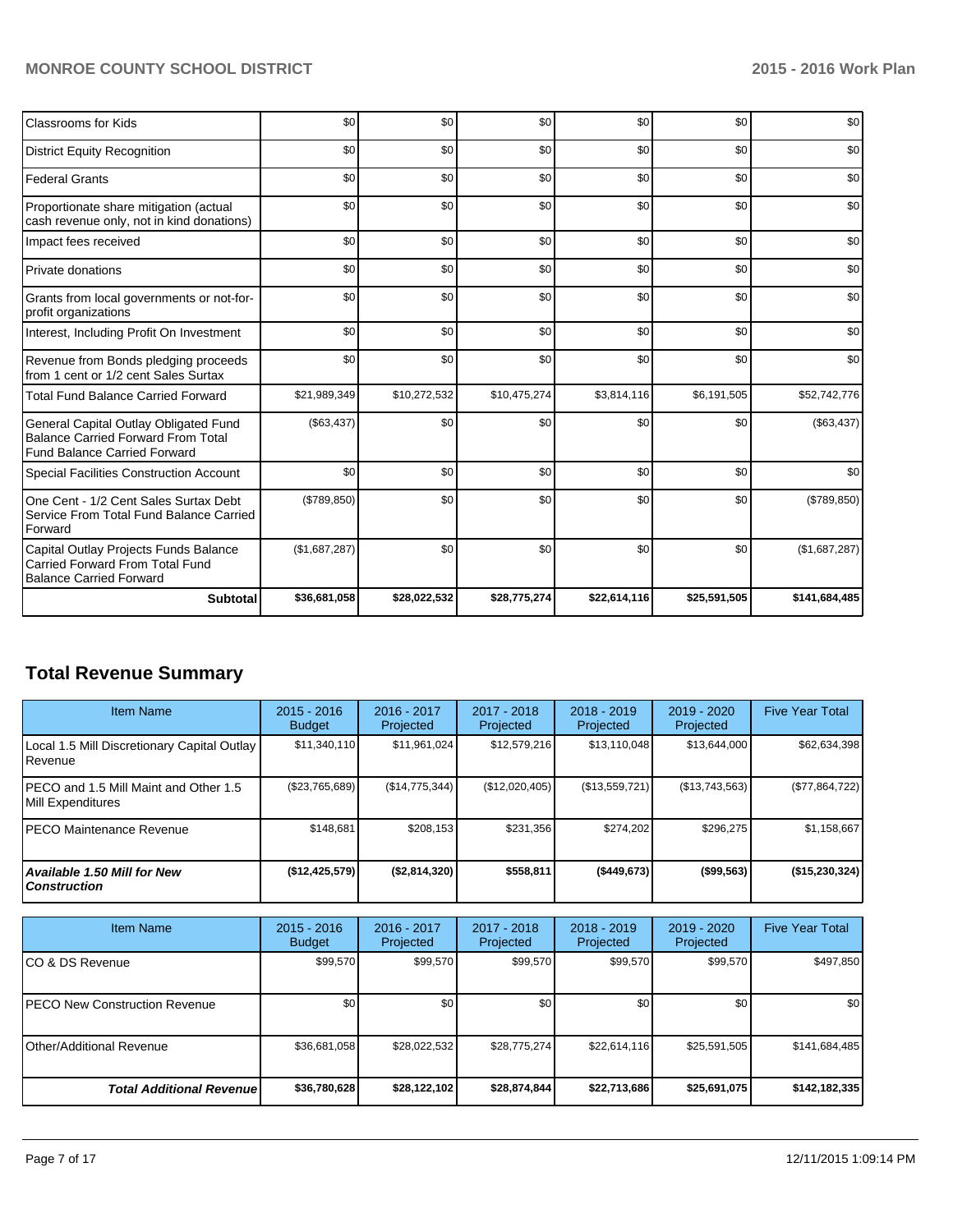## **Total Available Revenue \$24,355,049 \$25,307,782 \$29,433,655 \$22,264,013 \$25,591,512 \$126,952,011**

# **Project Schedules**

#### **Capacity Project Schedules**

A schedule of capital outlay projects necessary to ensure the availability of satisfactory classrooms for the projected student enrollment in K-12 programs.

| <b>Project Description</b>   | Location                                    |                          | 2015 - 2016    | 2016 - 2017    | 2017 - 2018  | 2018 - 2019  | 2019 - 2020 | <b>Total</b>     | Funded |
|------------------------------|---------------------------------------------|--------------------------|----------------|----------------|--------------|--------------|-------------|------------------|--------|
| School replacement           | PLANTATION KEY<br><b>SCHOOL</b>             | Planned<br>Cost:         | \$5,000,000    | \$11,000,000   | \$10,500,000 | \$0          | \$0         | \$26,500,000 Yes |        |
|                              |                                             | <b>Student Stations:</b> | $\mathbf 0$    | $\mathbf 0$    | $\mathbf 0$  | 669          | $\mathbf 0$ | 669              |        |
|                              | <b>Total Classrooms:</b>                    |                          | $\mathbf 0$    | $\mathbf 0$    | $\mathbf 0$  | 32           | $\mathbf 0$ | 32               |        |
|                              | Gross Sq Ft:                                |                          | $\pmb{0}$      | $\mathbf 0$    | $\pmb{0}$    | 90,000       | $\mathsf 0$ | 90,000           |        |
| Add 2 new portables          | <b>POINCIANA</b><br><b>ELEMENTARY</b>       | Planned<br>Cost:         | \$60,000       | \$0            | \$0          | \$0          | \$0         | \$60,000 Yes     |        |
|                              |                                             | <b>Student Stations:</b> | 44             | $\mathbf 0$    | $\mathbf 0$  | $\mathbf 0$  | $\mathbf 0$ | 44               |        |
|                              |                                             | <b>Total Classrooms:</b> | $\overline{2}$ | $\overline{0}$ | $\pmb{0}$    | $\mathbf 0$  | $\mathbf 0$ | $\overline{2}$   |        |
|                              | Gross Sq Ft:                                |                          | 1,928          | $\mathbf 0$    | $\mathbf 0$  | $\Omega$     | $\mathbf 0$ | 1,928            |        |
| School Replacement           | <b>GERALD ADAMS</b><br><b>ELEMENTARY</b>    | Planned<br>Cost:         | \$500,000      | \$500,000      | \$9,000,000  | \$10,000,000 | \$3,574,250 | \$23,574,250 Yes |        |
|                              |                                             | <b>Student Stations:</b> | $\pmb{0}$      | $\pmb{0}$      | $\mathbf 0$  | $\pmb{0}$    | 608         | 608              |        |
|                              |                                             | <b>Total Classrooms:</b> | $\mathbf 0$    | $\Omega$       | $\Omega$     | $\Omega$     | 25          | 25               |        |
|                              |                                             | Gross Sq Ft:             | $\mathbf 0$    | $\Omega$       | $\Omega$     | $\mathbf 0$  | 78,297      | 78,297           |        |
| Replacement Main<br>Building | <b>STANLEY SWITLIK</b><br><b>ELEMENTARY</b> | Planned<br>Cost:         | \$0            | \$250,000      | \$1,000,000  | \$3,000,000  | \$3,000,000 | \$7,250,000 Yes  |        |
|                              |                                             | <b>Student Stations:</b> | $\mathbf 0$    | $\mathbf 0$    | $\mathbf 0$  | $\mathbf 0$  | 858         | 858              |        |
|                              |                                             | <b>Total Classrooms:</b> | $\mathbf 0$    | $\Omega$       | $\mathbf 0$  | $\Omega$     | 45          | 45               |        |
|                              |                                             | Gross Sq Ft:             | $\mathbf 0$    | $\Omega$       | $\mathbf 0$  | $\mathbf 0$  | 106,066     | 106,066          |        |
|                              |                                             | <b>Planned Cost:</b>     | \$5,560,000    | \$11,750,000   | \$20,500,000 | \$13,000,000 | \$6,574,250 | \$57,384,250     |        |
|                              |                                             | <b>Student Stations:</b> | 44             | $\bf{0}$       | $\mathbf 0$  | 669          | 1,466       | 2,179            |        |

| <b>Planned Cost:1</b>      | \$5,560,0001 | \$11,750,000  \$20,500,000 | \$13,000,0001 |         | \$6,574,2501 \$57,384,2501 |
|----------------------------|--------------|----------------------------|---------------|---------|----------------------------|
| <b>Student Stations: I</b> | 44           |                            | 669           | 1.466   | 2,179                      |
| <b>Total Classrooms:</b>   |              |                            | 32            | 70      | 104                        |
| Gross Sq Ft:               | 1.928 l      |                            | 90,000        | 184.363 | 276.291                    |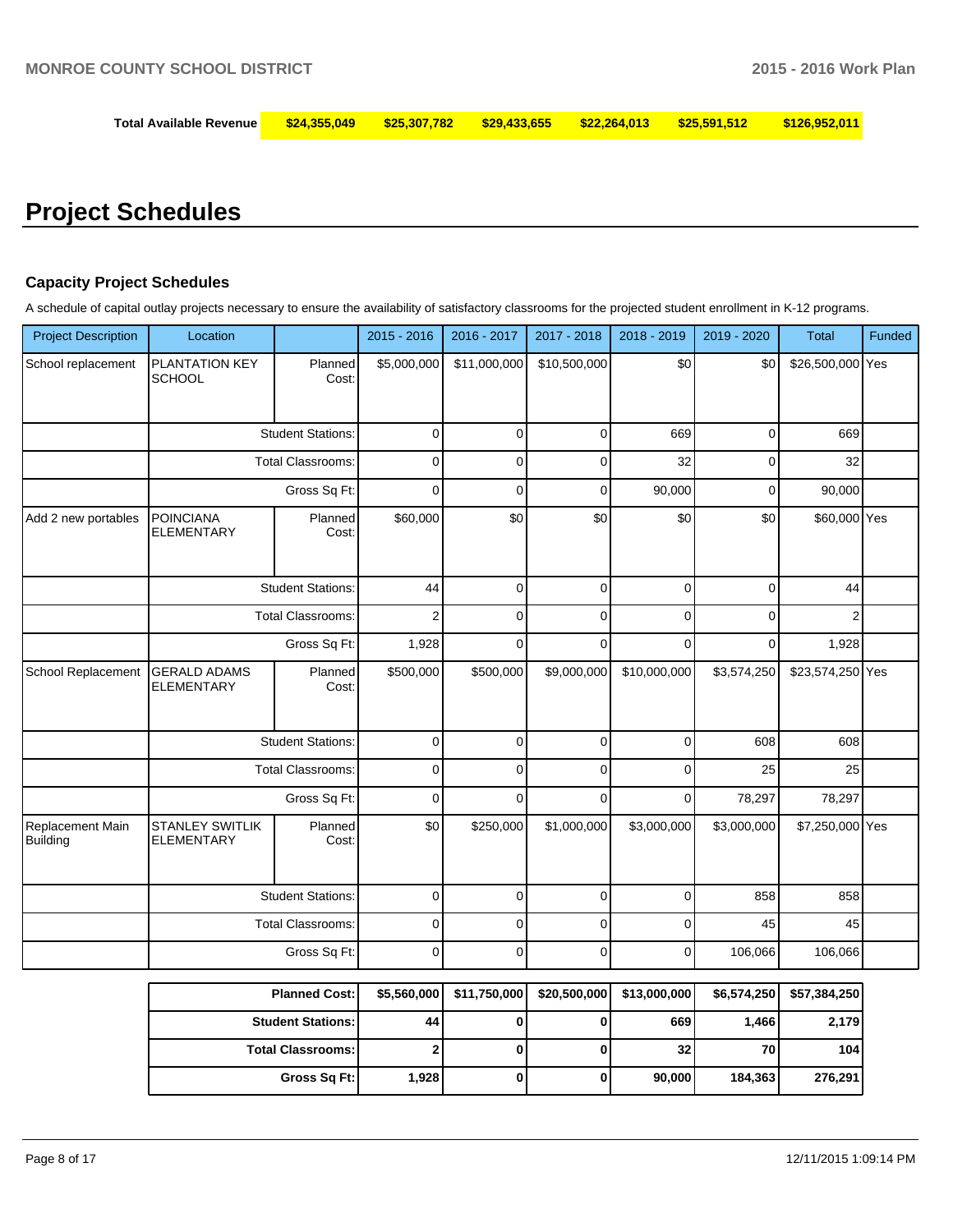#### **Other Project Schedules**

| <b>Project Description</b>                                | Location                       | $2015 - 2016$<br><b>Actual Budget</b> | 2016 - 2017<br>Projected | 2017 - 2018<br>Projected | 2018 - 2019<br>Projected | 2019 - 2020<br>Projected | Total            | Funded  |
|-----------------------------------------------------------|--------------------------------|---------------------------------------|--------------------------|--------------------------|--------------------------|--------------------------|------------------|---------|
| TRMS - bleacher/concession<br>renovation                  | <b>KEY WEST SENIOR</b><br>HIGH | \$0                                   | \$0 <sub>1</sub>         | \$0                      | \$0                      | \$1                      |                  | $$1$ No |
| <b>Reynolds Renovation</b>                                | <b>REYNOLDS SCHOOL</b>         | \$0                                   | \$0                      | \$0                      | \$0                      | \$1                      |                  | $$1$ No |
| Demo building 4                                           | <b>MAY SANDS SCHOOL</b>        | \$0                                   | \$500,000                | \$250,000                | \$0                      | \$0                      | \$750,000 Yes    |         |
| Upper keys maint/trans building MAINTENANCE<br>renovation | <b>BUILDING</b>                | \$0                                   | \$500,000                | \$1,000,000              | \$0                      | \$0                      | \$1,500,000 Yes  |         |
| Debt service Half Cent                                    | Location not specified         | \$4,531,785                           | \$0                      | \$0                      | \$0                      | \$0 <sub>1</sub>         | \$4,531,785 Yes  |         |
| Technology                                                | Location not specified         | \$6,772,580                           | \$3,000,000              | \$3,000,000              | \$3,000,000              | \$3,000,000              | \$18,772,580 Yes |         |
| <b>Future Non Capacity Projects</b><br>not yet identified | Location not specified         | \$7,490,684                           | \$9,557,782              | \$4,683,655              | \$6,264,013              | \$16.017.262             | \$44,013,396 Yes |         |
|                                                           |                                | \$18,795,049                          | \$13,557,782             | \$8,933,655              | \$9,264,013              | \$19,017,264             | \$69,567,763     |         |

Major renovations, remodeling, and additions of capital outlay projects that do not add capacity to schools.

### **Additional Project Schedules**

Any projects that are not identified in the last approved educational plant survey.

Nothing reported for this section.

#### **Non Funded Growth Management Project Schedules**

Schedule indicating which projects, due to planned development, that CANNOT be funded from current revenues projected over the next five years.

Nothing reported for this section.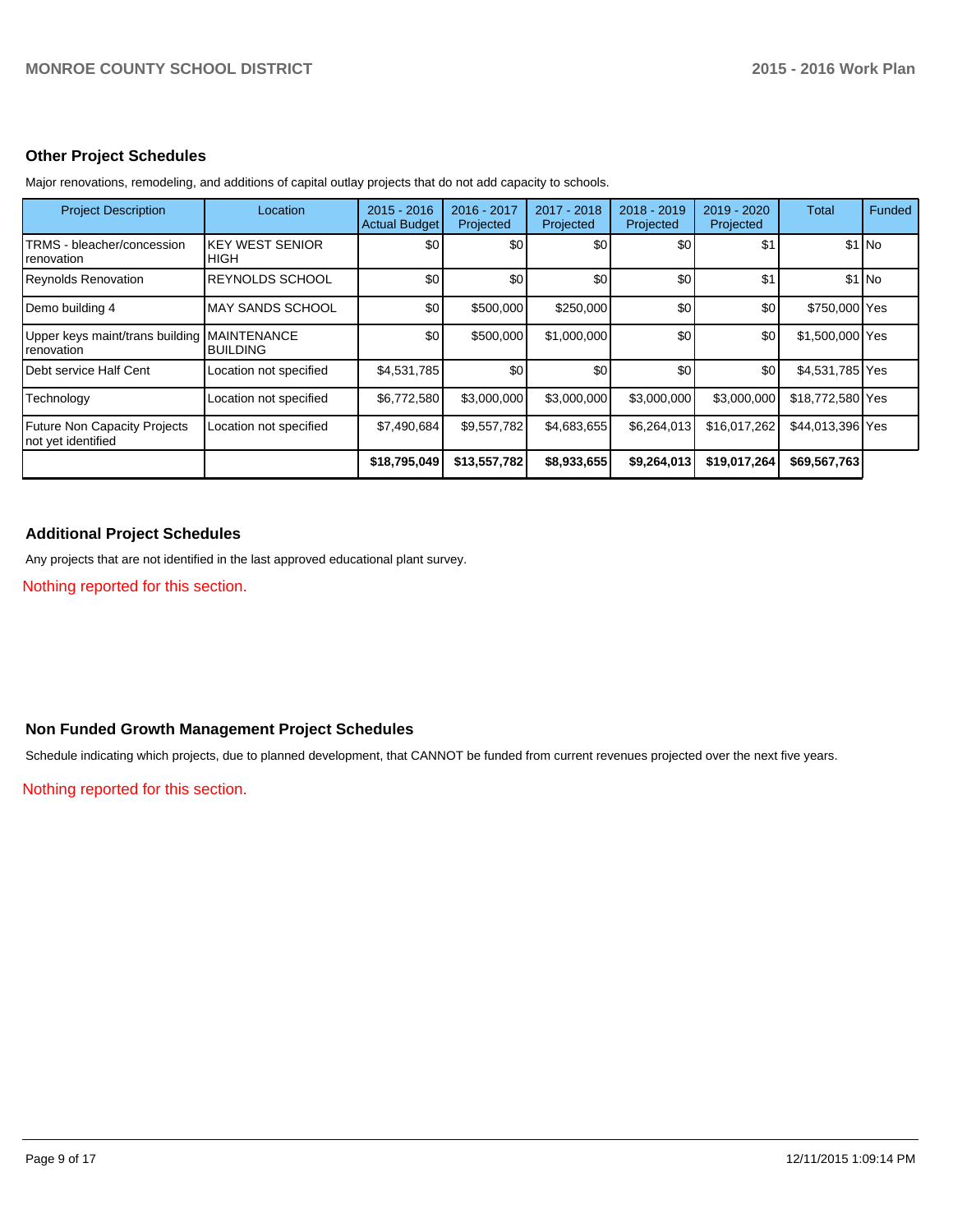# **Tracking**

## **Capacity Tracking**

| Location                                    | $2015 -$<br>2016 Satis.<br>Stu. Sta. | Actual<br>$2015 -$<br><b>2016 FISH</b><br>Capacity | Actual<br>$2014 -$<br>2015<br><b>COFTE</b> | # Class<br><b>Rooms</b> | Actual<br>Average<br>$2015 -$<br>2016 Class<br><b>Size</b> | Actual<br>$2015 -$<br>2016<br><b>Utilization</b> | <b>New</b><br>Stu.<br>Capacity | <b>New</b><br>Rooms to<br>be<br>Added/Re<br>moved | Projected<br>$2019 -$<br>2020<br><b>COFTE</b> | Projected<br>$2019 -$<br>2020<br><b>Utilization</b> | Projected<br>$2019 -$<br>2020 Class<br><b>Size</b> |
|---------------------------------------------|--------------------------------------|----------------------------------------------------|--------------------------------------------|-------------------------|------------------------------------------------------------|--------------------------------------------------|--------------------------------|---------------------------------------------------|-----------------------------------------------|-----------------------------------------------------|----------------------------------------------------|
| <b>CORAL SHORES</b><br><b>SENIOR HIGH</b>   | 1,155                                | 981                                                | 723                                        | 52                      | 14                                                         | 74.00 %                                          | $\Omega$                       | $\Omega$                                          | 681                                           | 69.00%                                              | 13                                                 |
| <b>KEY WEST SENIOR</b><br><b>HIGH</b>       | 1,507                                | 1,431                                              | 1,154                                      | 62                      | 19                                                         | 81.00 %                                          | $\Omega$                       | $\Omega$                                          | 1,089                                         | 76.00 %                                             | 18                                                 |
| <b>HORACE O'BRYANT</b><br><b>MIDDLE</b>     | 1,249                                | 1,124                                              | 985                                        | 62                      | 16 <sup>1</sup>                                            | 88.00 %                                          | $\Omega$                       | $\Omega$                                          | 929                                           | 83.00 %                                             | 15                                                 |
| <b>MARATHON SENIOR</b><br><b>HIGH</b>       | 1,523                                | 1,370                                              | 654                                        | 65                      | 10 <sup>1</sup>                                            | 48.00 %                                          | $\Omega$                       | $\Omega$                                          | 617                                           | 45.00 %                                             | 9                                                  |
| <b>MAY SANDS SCHOOL</b>                     | 30                                   | 30                                                 | 156                                        | $\overline{2}$          | 78                                                         | 519.00 %                                         | $\Omega$                       | $\Omega$                                          | 147                                           | 490.00%                                             | 74                                                 |
| <b>GLYNN ARCHER</b><br><b>ELEMENTARY</b>    | 48                                   | $\Omega$                                           | $\Omega$                                   | $\overline{2}$          | $\Omega$                                                   | 0.00%                                            | $\Omega$                       | $\Omega$                                          | $\Omega$                                      | 0.00%                                               | $\Omega$                                           |
| <b>POINCIANA</b><br><b>ELEMENTARY</b>       | 672                                  | 672                                                | 622                                        | 36                      | 17                                                         | 93.00 %                                          | $\Omega$                       | $\Omega$                                          | 587                                           | 87.00 %                                             | 16                                                 |
| SUGARLOAF SCHOOL                            | 1,256                                | 1,130                                              | 540                                        | 55                      | 10 <sup>1</sup>                                            | 48.00 %                                          | $\Omega$                       | $\Omega$                                          | 510                                           | 45.00 %                                             | 9                                                  |
| <b>STANLEY SWITLIK</b><br><b>ELEMENTARY</b> | 858                                  | 858                                                | 518                                        | 45                      | 12                                                         | 60.00 %                                          | $\Omega$                       | $\Omega$                                          | 490                                           | 57.00 %                                             | 11                                                 |
| KEY LARGO SCHOOL                            | 1,382                                | 1,243                                              | 795                                        | 67                      | 12                                                         | 64.00 %                                          | $\Omega$                       | $\mathbf{0}$                                      | 750                                           | 60.00%                                              | 11                                                 |
| <b>GERALD ADAMS</b><br><b>ELEMENTARY</b>    | 580                                  | 585                                                | 477                                        | 32                      | 15                                                         | 82.00 %                                          | $\Omega$                       | $\Omega$                                          | 450                                           | 77.00 %                                             | 14                                                 |
| PLANTATION KEY<br><b>SCHOOL</b>             | 669                                  | 602                                                | 406                                        | 32                      | 13                                                         | 67.00 %                                          | $\Omega$                       | $\Omega$                                          | 525                                           | 87.00 %                                             | 16                                                 |
| <b>BIG PINE ACADEMY</b>                     | 113                                  | $\Omega$                                           | $\Omega$                                   | $\overline{7}$          | $\overline{0}$                                             | 0.00%                                            | $\Omega$                       | $\Omega$                                          | $\overline{0}$                                | 0.00%                                               | $\Omega$                                           |
|                                             | 11,042                               | 10,026                                             | 7,027                                      | 519                     | 14                                                         | 70.09%                                           | $\bf{0}$                       | $\bf{0}$                                          | 6,775                                         | 67.57%                                              | 13                                                 |

The COFTE Projected Total (6,775) for 2019 - 2020 must match the Official Forecasted COFTE Total (6,633 ) for 2019 - 2020 before this section can be completed. In the event that the COFTE Projected Total does not match the Official forecasted COFTE, then the Balanced Projected COFTE Table should be used to balance COFTE.

| Projected COFTE for 2019 - 2020 |       |  |  |  |  |
|---------------------------------|-------|--|--|--|--|
| Elementary (PK-3)               | 2,184 |  |  |  |  |
| Middle $(4-8)$                  | 2,461 |  |  |  |  |
| High (9-12)                     | 1,989 |  |  |  |  |
|                                 | 6,633 |  |  |  |  |

| <b>Grade Level Type</b> | <b>Balanced Projected</b><br>COFTE for 2019 - 2020 |
|-------------------------|----------------------------------------------------|
| Elementary (PK-3)       | -71                                                |
| Middle $(4-8)$          |                                                    |
| High (9-12)             |                                                    |
|                         | 6.63                                               |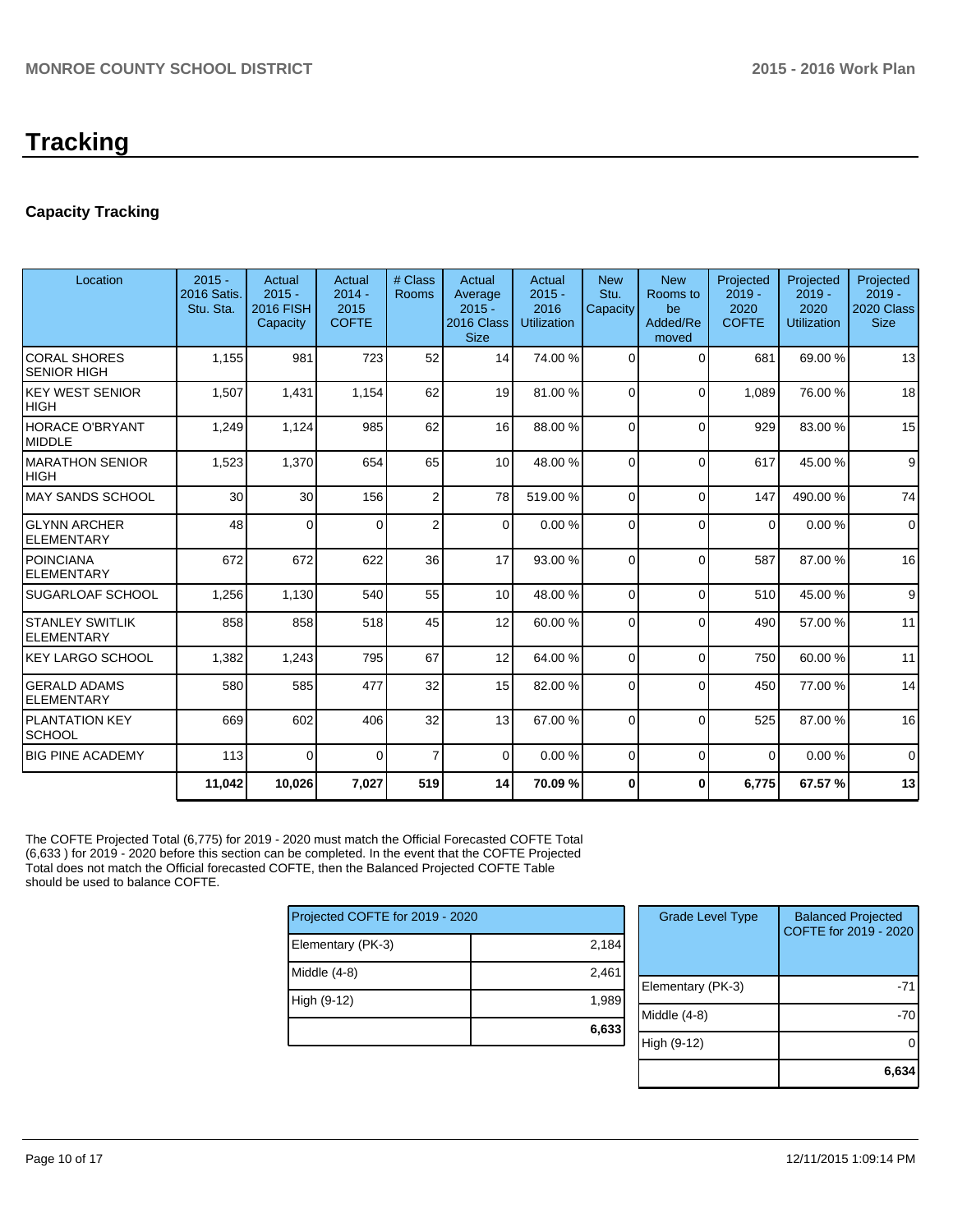#### **Relocatable Replacement**

Number of relocatable classrooms clearly identified and scheduled for replacement in the school board adopted financially feasible 5-year district work program.

| Location                               |  | 2015 - 2016   2016 - 2017   2017 - 2018   2018 - 2019   2019 - 2020 | Year 5 Total |
|----------------------------------------|--|---------------------------------------------------------------------|--------------|
| IGERALD ADAMS ELEMENTARY               |  |                                                                     |              |
| IPLANTATION KEY SCHOOL                 |  |                                                                     |              |
| <b>Total Relocatable Replacements:</b> |  |                                                                     | 8            |

#### **Charter Schools Tracking**

Information regarding the use of charter schools.

| Location-Type         | # Relocatable<br>units or<br>permanent<br>classrooms | Owner           | Year Started or<br>Scheduled | <b>Student</b><br><b>Stations</b> | <b>Students</b><br>Enrolled | Years in<br>Contract | <b>Total Charter</b><br><b>Students</b><br>projected for<br>2019 - 2020 |
|-----------------------|------------------------------------------------------|-----------------|------------------------------|-----------------------------------|-----------------------------|----------------------|-------------------------------------------------------------------------|
| BPA, Big Pine Key     |                                                      | 12 SCHOOL BOARD | 2007                         | 220                               | 150                         | 15 <sub>1</sub>      | 160                                                                     |
| Treasure Village      |                                                      | 16 LEASE RENT   | 1998                         | 220                               | 220                         | 15 <sub>1</sub>      | 220                                                                     |
| <b>KW Montessori</b>  |                                                      | 8 SCHOOL BOARD  | 2006                         | 160                               | 148                         | 10 <sup>1</sup>      | 250                                                                     |
| Sigsbee Charter       |                                                      | 35 OTHER        | 2010                         | 654                               | 480                         | 15 <sup>1</sup>      | 500                                                                     |
| KW Collegiate         |                                                      | 3 OTHER         | 2011                         | 75                                | 74                          | 10 <sup>1</sup>      | 80                                                                      |
| <b>IOcean Studies</b> |                                                      | 4 LEASE RENT    | 2011                         | 72                                | 104                         | 10 <sup>1</sup>      | 116                                                                     |
|                       | 78                                                   |                 |                              | 1,401                             | 1,176                       |                      | 1,326                                                                   |

#### **Special Purpose Classrooms Tracking**

The number of classrooms that will be used for certain special purposes in the current year, by facility and type of classroom, that the district will, 1), not use for educational purposes, and 2), the co-teaching classrooms that are not open plan classrooms and will be used for educational purposes.

| School                                 | School Type | # of Elementary $\vert$<br>K-3 Classrooms I | # of Middle 4-8<br><b>Classrooms</b> | # of High $9-12$<br><b>Classrooms</b> | # of $ESE$<br><b>Classrooms</b> | # of Combo<br><b>Classrooms</b> | Total<br><b>Classrooms</b> |
|----------------------------------------|-------------|---------------------------------------------|--------------------------------------|---------------------------------------|---------------------------------|---------------------------------|----------------------------|
| IMARATHON SENIOR HIGH                  | Educational |                                             |                                      |                                       |                                 |                                 |                            |
| ISUGARLOAF SCHOOL                      | Educational |                                             |                                      |                                       |                                 |                                 |                            |
| IKEY LARGO SCHOOL                      | Educational |                                             |                                      |                                       |                                 |                                 | 3                          |
| <b>Total Educational Classrooms: I</b> |             |                                             |                                      |                                       |                                 |                                 | 11                         |

| School                               | School Type | $#$ of Elementary<br>K-3 Classrooms I | # of Middle 4-8<br><b>Classrooms</b> | # of High $9-12$<br><b>Classrooms</b> | # of $ESE$<br><b>Classrooms</b> | # of Combo<br><b>Classrooms</b> | Total<br><b>Classrooms</b> |
|--------------------------------------|-------------|---------------------------------------|--------------------------------------|---------------------------------------|---------------------------------|---------------------------------|----------------------------|
| HORACE O'BRYANT MIDDLE               | Co-Teaching |                                       | 16                                   |                                       |                                 |                                 | 19 <sup>1</sup>            |
| lGERALD ADAMS ELEMENTARY             | Co-Teaching |                                       |                                      |                                       |                                 |                                 |                            |
| <b>Total Co-Teaching Classrooms:</b> |             |                                       |                                      |                                       |                                 | 0                               | 20 <sub>1</sub>            |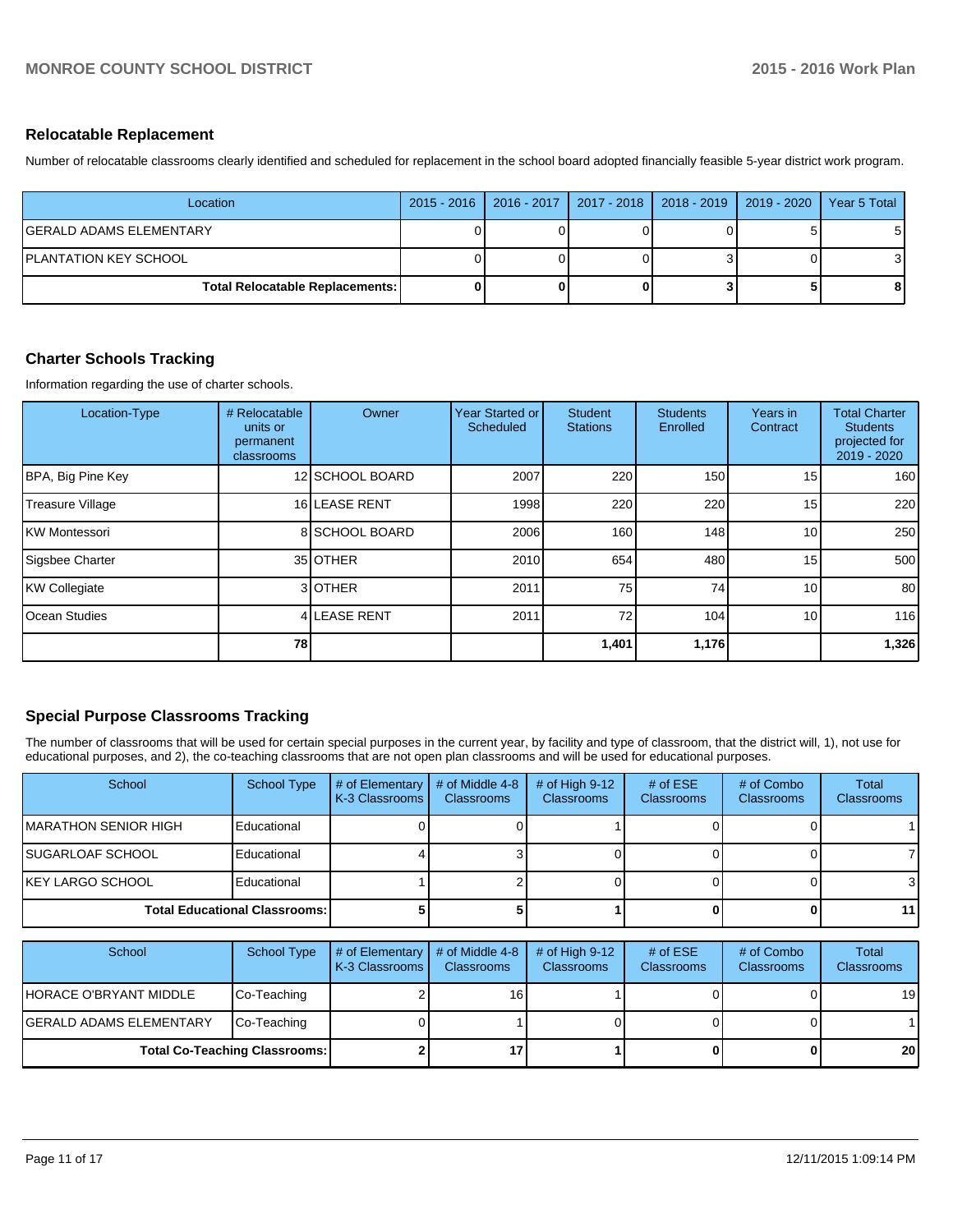#### **Infrastructure Tracking**

**Necessary offsite infrastructure requirements resulting from expansions or new schools. This section should include infrastructure information related to capacity project schedules and other project schedules (Section 4).**

None planned at this time.

**Proposed location of planned facilities, whether those locations are consistent with the comprehensive plans of all affected local governments, and recommendations for infrastructure and other improvements to land adjacent to existing facilities. Provisions of 1013.33(12), (13) and (14) and 1013.36 must be addressed for new facilities planned within the 1st three years of the plan (Section 5).**

School replacement on existing site is planned at this time.

**Consistent with Comp Plan?** Yes

#### **Net New Classrooms**

The number of classrooms, by grade level and type of construction, that were added during the last fiscal year.

| List the net new classrooms added in the 2014 - 2015 fiscal year.                                                                                       |                               |                                   |                                |                        | List the net new classrooms to be added in the 2015 - 2016 fiscal<br>Ivear. |                            |                                |                        |
|---------------------------------------------------------------------------------------------------------------------------------------------------------|-------------------------------|-----------------------------------|--------------------------------|------------------------|-----------------------------------------------------------------------------|----------------------------|--------------------------------|------------------------|
| "Classrooms" is defined as capacity carrying classrooms that are added to increase<br>capacity to enable the district to meet the Class Size Amendment. |                               |                                   |                                |                        | Totals for fiscal year 2015 - 2016 should match totals in Section 15A.      |                            |                                |                        |
| Location                                                                                                                                                | $2014 - 2015 \#$<br>Permanent | $2014 - 2015$ #<br><b>Modular</b> | $2014 - 2015$ #<br>Relocatable | $2014 - 2015$<br>Total | $2015 - 2016$ #<br>Permanent                                                | $2015 - 2016$ #<br>Modular | $2015 - 2016$ #<br>Relocatable | $2015 - 2016$<br>Total |
| Elementary (PK-3)                                                                                                                                       |                               |                                   |                                |                        |                                                                             |                            |                                |                        |
| Middle (4-8)                                                                                                                                            |                               |                                   |                                |                        |                                                                             |                            |                                |                        |
| High (9-12)                                                                                                                                             |                               |                                   |                                |                        |                                                                             |                            |                                | ΩI                     |
|                                                                                                                                                         |                               |                                   |                                |                        |                                                                             |                            |                                |                        |

#### **Relocatable Student Stations**

Number of students that will be educated in relocatable units, by school, in the current year, and the projected number of students for each of the years in the workplan.

| <b>Site</b>                    | $2015 - 2016$ | 2016 - 2017 | 2017 - 2018 | 2018 - 2019 | 2019 - 2020 | 5 Year Average |
|--------------------------------|---------------|-------------|-------------|-------------|-------------|----------------|
| ICORAL SHORES SENIOR HIGH      |               |             |             |             |             | 0              |
| <b>KEY WEST SENIOR HIGH</b>    |               |             |             |             |             | 0              |
| HORACE O'BRYANT MIDDLE         |               |             |             |             | 0           | 0              |
| IMARATHON SENIOR HIGH          |               |             |             |             |             | $\mathbf 0$    |
| IMAY SANDS SCHOOL              |               |             |             |             | $\Omega$    | $\mathbf 0$    |
| <b>GLYNN ARCHER ELEMENTARY</b> |               |             |             |             | 0           | $\mathbf 0$    |
| IPOINCIANA ELEMENTARY          | 44            | 44          | 44          | 44          | 44          | 44             |
| ISUGARLOAF SCHOOL              |               |             |             |             |             | $\mathbf 0$    |
| ISTANLEY SWITLIK ELEMENTARY    |               |             |             |             | ∩           | $\mathbf 0$    |
| <b>IKEY LARGO SCHOOL</b>       |               |             |             |             | $\Omega$    | 0              |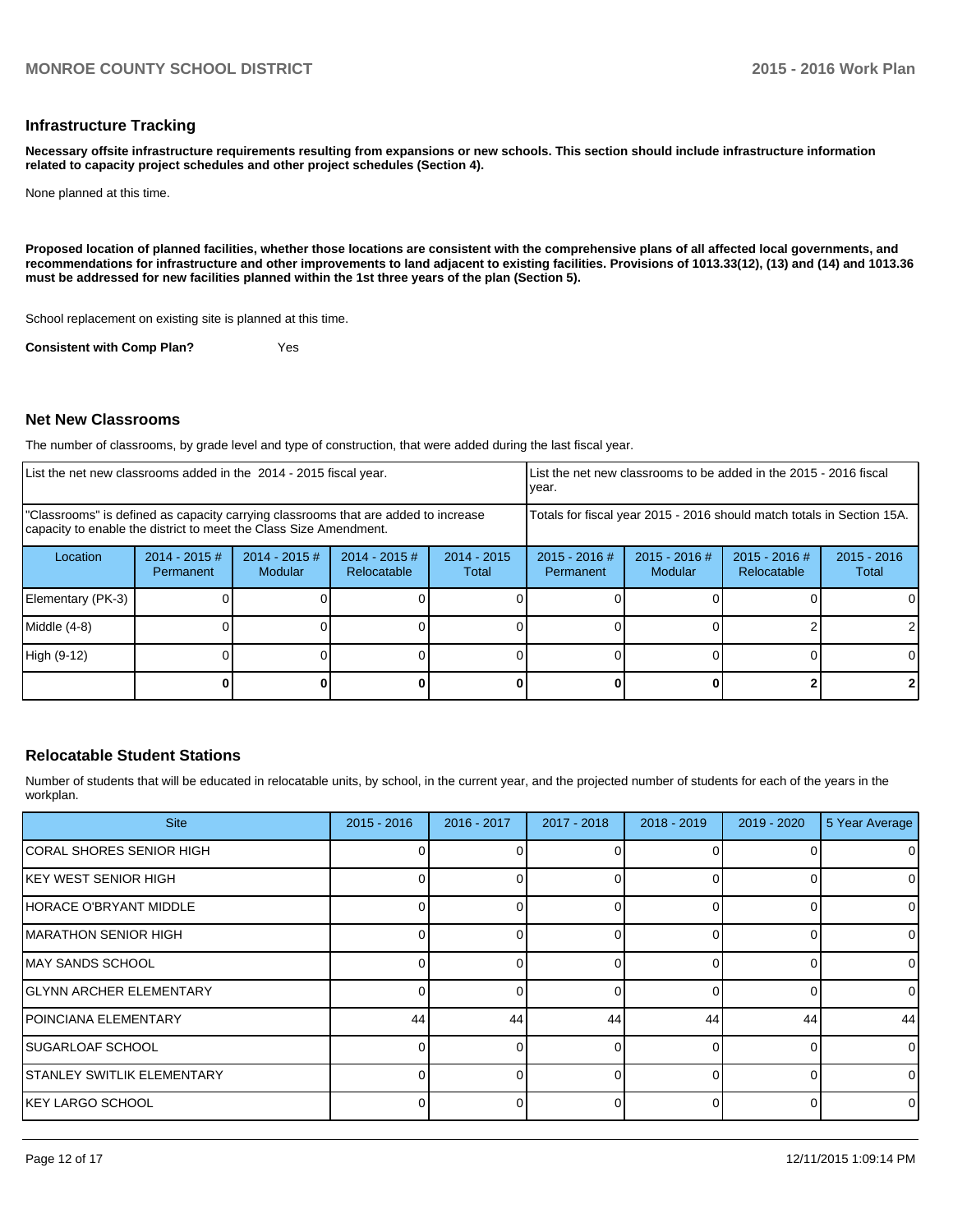## **MONROE COUNTY SCHOOL DISTRICT 2015 - 2016 Work Plan**

| IGERALD ADAMS ELEMENTARY                          | 102   | 102   | 102 <sub>1</sub> | 102   |       | 82I       |
|---------------------------------------------------|-------|-------|------------------|-------|-------|-----------|
| <b>PLANTATION KEY SCHOOL</b>                      | 49    | 49    | 49               |       |       | <b>29</b> |
| <b>IBIG PINE ACADEMY</b>                          |       |       |                  |       |       | 01        |
| Totals for MONROE COUNTY SCHOOL DISTRICT          |       |       |                  |       |       |           |
| Total students in relocatables by year.           | 195   | 195   | 195              | 146   | 44    | 155 l     |
| Total number of COFTE students projected by year. | 6,893 | 6,834 | 6,755            | 6,664 | 6,633 | 6,756     |
| Percent in relocatables by year.                  | 3%    | 3%    | 3%               | 2%    | 1 % l | 2%        |

#### **Leased Facilities Tracking**

Exising leased facilities and plans for the acquisition of leased facilities, including the number of classrooms and student stations, as reported in the educational plant survey, that are planned in that location at the end of the five year workplan.

| Location                          | # of Leased<br>Classrooms 2015 -<br>2016 | <b>FISH Student</b><br><b>Stations</b> | Owner             | # of Leased<br>Classrooms 2019 -<br>2020 | <b>FISH Student</b><br><b>Stations</b> |
|-----------------------------------|------------------------------------------|----------------------------------------|-------------------|------------------------------------------|----------------------------------------|
| GERALD ADAMS ELEMENTARY           |                                          |                                        | 80 SE Modular     |                                          | 60                                     |
| CORAL SHORES SENIOR HIGH          | 0                                        | 0                                      |                   | 0                                        | $\overline{0}$                         |
| IKEY WEST SENIOR HIGH             | $\Omega$                                 | <sup>0</sup>                           |                   | 0                                        | $\overline{0}$                         |
| HORACE O'BRYANT MIDDLE            | U                                        |                                        |                   | 0                                        | ٥I                                     |
| <b>IMARATHON SENIOR HIGH</b>      | 0                                        | 0                                      |                   | 0                                        | $\overline{0}$                         |
| IMAY SANDS SCHOOL                 | $\Omega$                                 | <sup>0</sup>                           |                   | $\Omega$                                 | $\overline{0}$                         |
| <b>GLYNN ARCHER ELEMENTARY</b>    | U                                        |                                        |                   | 0                                        | 0                                      |
| POINCIANA ELEMENTARY              | 2                                        |                                        | 44 Mobile Modular | 2                                        | 44                                     |
| ISUGARLOAF SCHOOL                 | $\Omega$                                 | O                                      |                   | $\Omega$                                 | $\overline{0}$                         |
| <b>STANLEY SWITLIK ELEMENTARY</b> | U                                        |                                        |                   | O                                        | ٥I                                     |
| KEY LARGO SCHOOL                  | 0                                        | 0                                      |                   | 0                                        | $\overline{0}$                         |
| <b>IPLANTATION KEY SCHOOL</b>     |                                          |                                        | 5 resun           |                                          | 20                                     |
| <b>BIG PINE ACADEMY</b>           | U                                        | ∩                                      |                   | O                                        | $\overline{0}$                         |
|                                   |                                          | 129                                    |                   |                                          | 124                                    |

#### **Failed Standard Relocatable Tracking**

Relocatable units currently reported by school, from FISH, and the number of relocatable units identified as 'Failed Standards'.

Nothing reported for this section.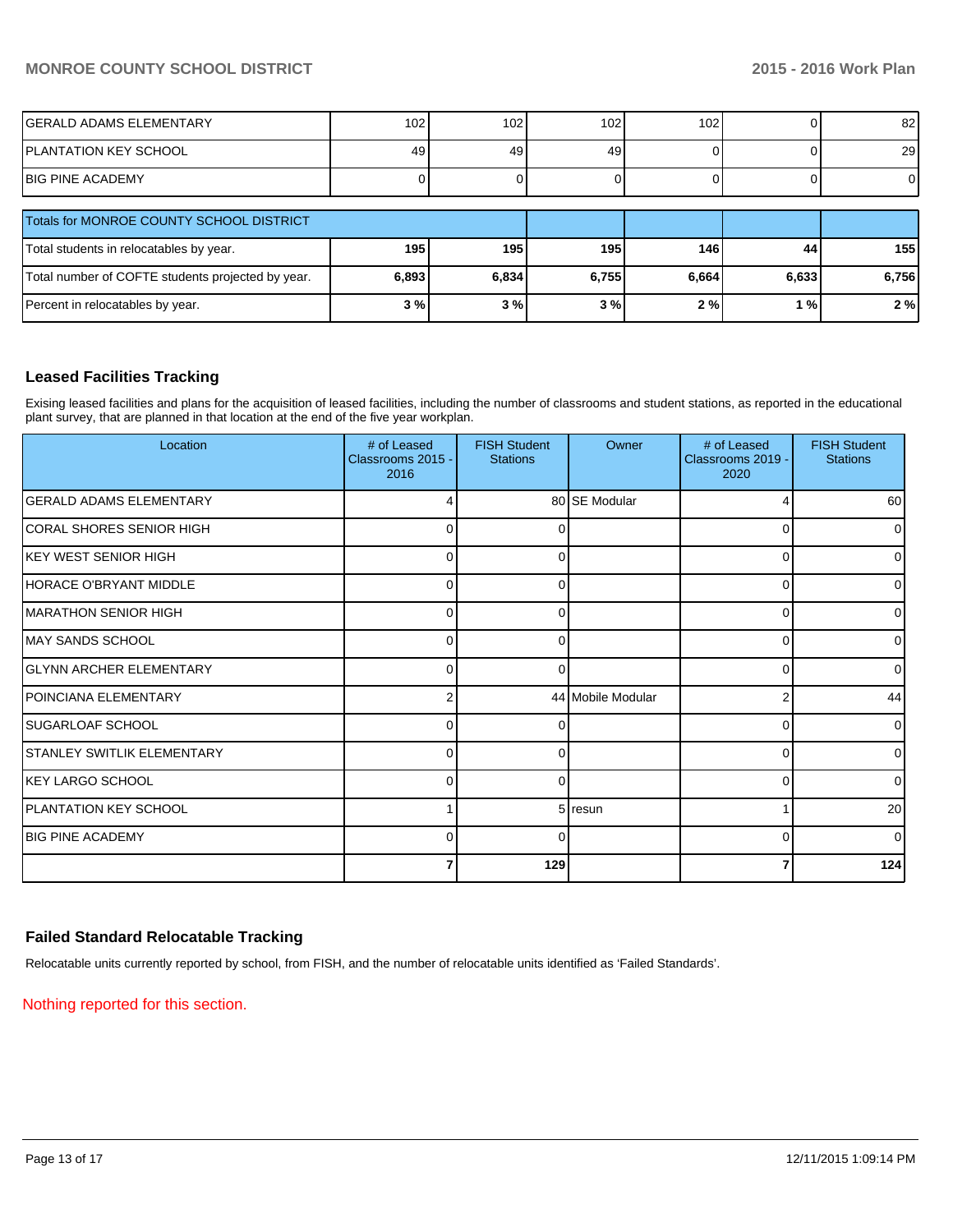# **Planning**

#### **Class Size Reduction Planning**

**Plans approved by the school board that reduce the need for permanent student stations such as acceptable school capacity levels, redistricting, busing, year-round schools, charter schools, magnet schools, public-private partnerships, multitrack scheduling, grade level organization, block scheduling, or other alternatives.**

We are currently in compliance with class size reduction requirement.

### **School Closure Planning**

**Plans for the closure of any school, including plans for disposition of the facility or usage of facility space, and anticipated revenues.**

None planned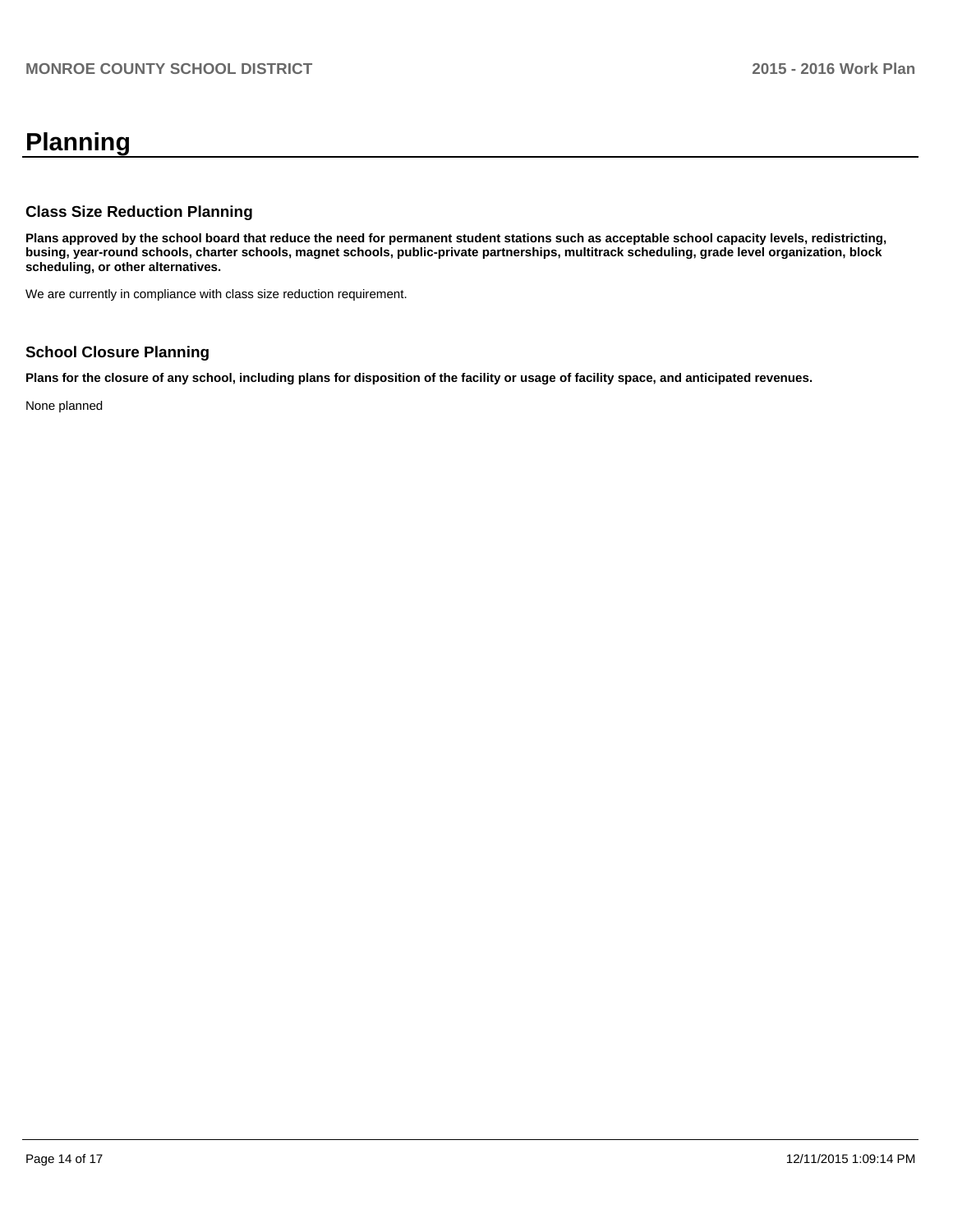# **Long Range Planning**

#### **Ten-Year Maintenance**

District projects and locations regarding the projected need for major renovation, repair, and maintenance projects within the district in years 6-10 beyond the projects plans detailed in the five years covered by the work plan.

Nothing reported for this section.

#### **Ten-Year Capacity**

Schedule of capital outlay projects projected to ensure the availability of satisfactory student stations for the projected student enrollment in K-12 programs for the future 5 years beyond the 5-year district facilities work program.

Nothing reported for this section.

#### **Ten-Year Planned Utilization**

Schedule of planned capital outlay projects identifying the standard grade groupings, capacities, and planned utilization rates of future educational facilities of the district for both permanent and relocatable facilities.

| <b>Grade Level Projections</b>  | <b>FISH</b><br>Student<br><b>Stations</b> | Actual 2014 -<br>2015 FISH<br>Capacity | Actual<br>$2014 -$<br>2015<br><b>COFTE</b> | Actual 2014 - 2015<br><b>Utilization</b> | Actual 2015 - 2016 / 2024 - 2025 new<br>Student Capacity to be added/removed | Projected 2024<br>2025 COFTE | $-$ Projected 2024 -<br>2025 Utilization |
|---------------------------------|-------------------------------------------|----------------------------------------|--------------------------------------------|------------------------------------------|------------------------------------------------------------------------------|------------------------------|------------------------------------------|
| Elementary - District<br>Totals | 2.586                                     | 2,586                                  | ,878.00                                    | 72.62 %                                  |                                                                              | 1.548                        | 59.86 %                                  |
| Middle - District Totals        | 8.478                                     | 7,629                                  | 3.207.00                                   | 42.04 %                                  |                                                                              | 2.643                        | 34.64 %                                  |
| High - District Totals          | 2.662                                     | 2.412                                  | .897.00                                    | 78.65 %                                  |                                                                              | 1.563                        | 64.80%                                   |
| Other - ESE, etc                | 160                                       | 30 <sup>1</sup>                        | 110.00                                     | 366.67 %                                 |                                                                              | 91                           | 303.33 %                                 |
|                                 | 13,886                                    | 12.657                                 | 7,092.00                                   | 56.03 %                                  |                                                                              | 5,845                        | 46.18%                                   |

**Combination schools are included with the middle schools for student stations, capacity, COFTE and utilization purposes because these facilities all have a 90% utilization factor. Use this space to explain or define the grade groupings for combination schools.**

No comments to report.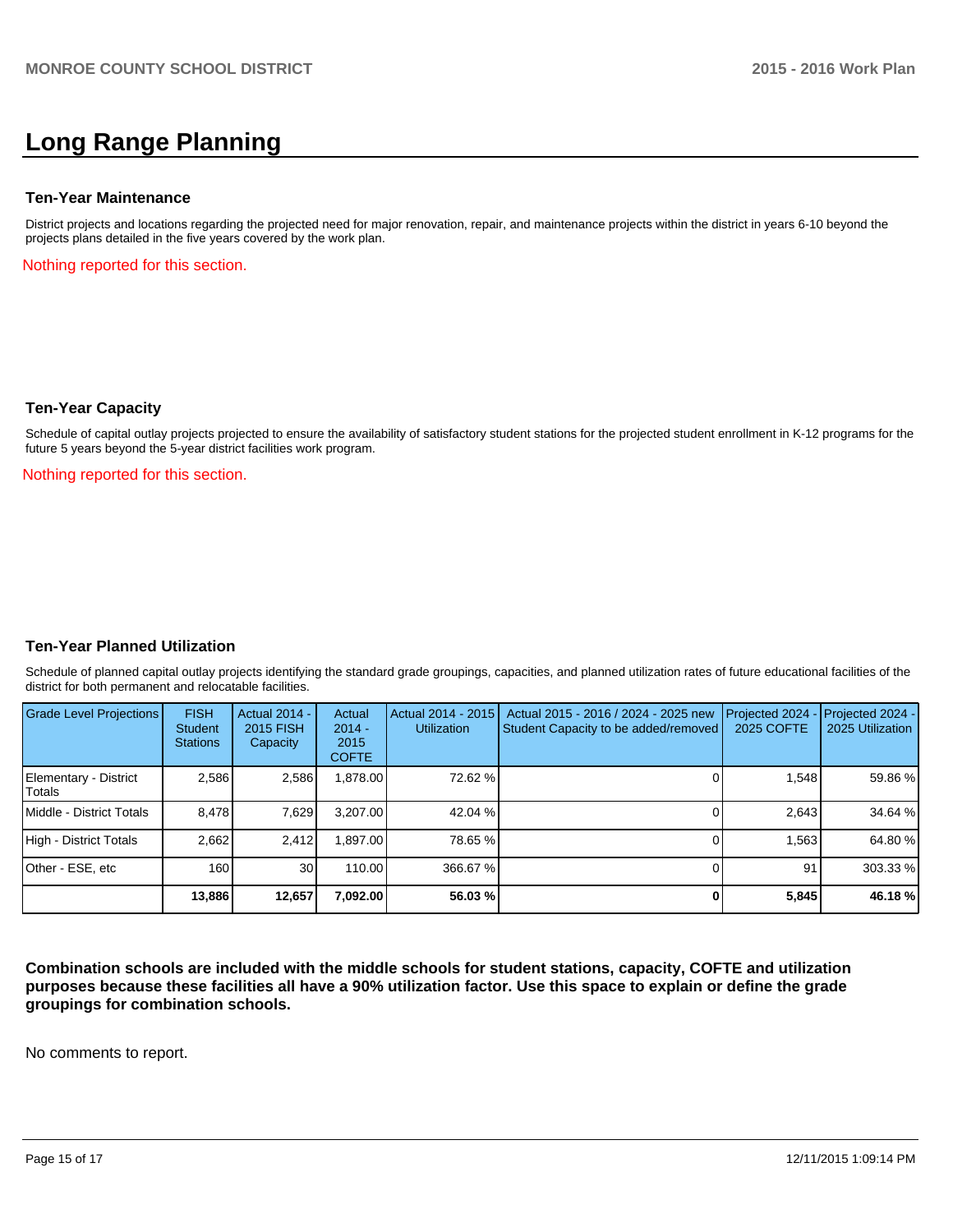#### **Ten-Year Infrastructure Planning**

**Proposed Location of Planned New, Remodeled, or New Additions to Facilities in 06 thru 10 out years (Section 28).**

Nothing reported for this section.

Plans for closure of any school, including plans for disposition of the facility or usage of facility space, and anticipated revenues in the 06 thru 10 out **years (Section 29).**

Nothing reported for this section.

#### **Twenty-Year Maintenance**

District projects and locations regarding the projected need for major renovation, repair, and maintenance projects within the district in years 11-20 beyond the projects plans detailed in the five years covered by the work plan.

Nothing reported for this section.

#### **Twenty-Year Capacity**

Schedule of capital outlay projects projected to ensure the availability of satisfactory student stations for the projected student enrollment in K-12 programs for the future 11-20 years beyond the 5-year district facilities work program.

Nothing reported for this section.

#### **Twenty-Year Planned Utilization**

Schedule of planned capital outlay projects identifying the standard grade groupings, capacities, and planned utilization rates of future educational facilities of the district for both permanent and relocatable facilities.

| Grade Level Projections         | <b>FISH</b><br><b>Student</b><br><b>Stations</b> | <b>Actual 2014 -</b><br>2015 FISH<br>Capacity | Actual<br>$2014 -$<br>2015<br><b>COFTE</b> | Actual 2014 - 2015<br><b>Utilization</b> | Actual 2015 - 2016 / 2034 - 2035 new<br>Student Capacity to be added/removed | Projected 2034<br>2035 COFTE | Projected 2034 -<br>2035 Utilization |
|---------------------------------|--------------------------------------------------|-----------------------------------------------|--------------------------------------------|------------------------------------------|------------------------------------------------------------------------------|------------------------------|--------------------------------------|
| Elementary - District<br>Totals | 2.586                                            | 2,586                                         | 878.00.                                    | 72.62 %                                  |                                                                              | 1,548                        | 59.86 %                              |
| Middle - District Totals        | 8.478                                            | 7,629                                         | 3.207.00                                   | $42.04\%$                                |                                                                              | 2,643                        | 34.64 %                              |
| High - District Totals          | 2.662                                            | 2.412                                         | .897.00                                    | 78.65 %                                  |                                                                              | 1.563                        | 64.80 %                              |
| Other - ESE, etc                | 160                                              | 30 <sub>1</sub>                               | 110.00                                     | 366.67 %                                 |                                                                              | 91                           | 303.33 %                             |
|                                 | 13,886                                           | 12,657                                        | 7,092.00                                   | 56.03 %                                  |                                                                              | 5,845                        | 46.18 %                              |